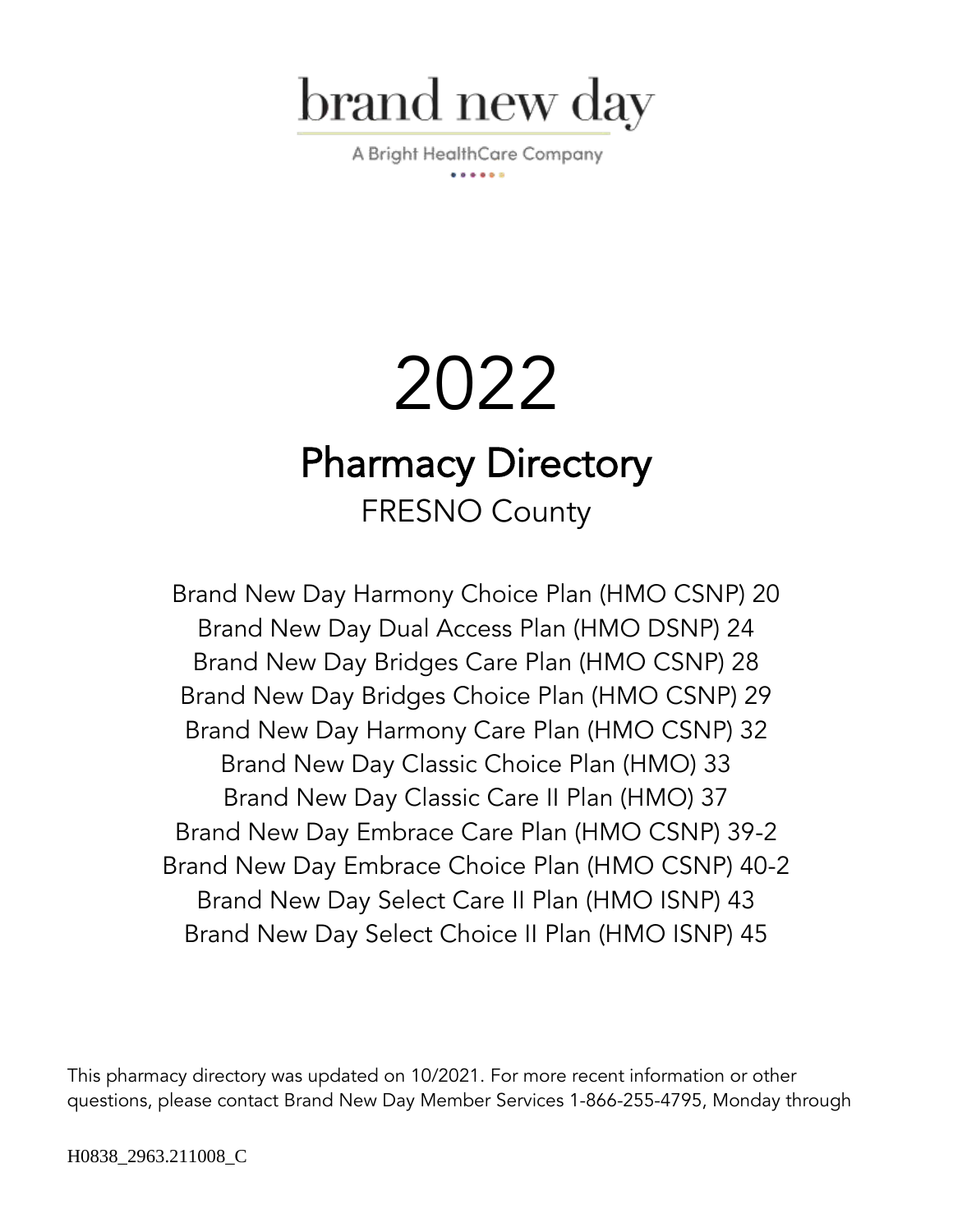Friday from 8:00 am to 8:00 pm and weekends from 8:00 am to 8:00 pm (between October 1st and March 31<sup>st</sup>). TTY/TDD users should call 711, or visit **bndhmo.com**.

Changes to our pharmacy network may occur during the benefit year. An updated Pharmacy Directory is located on our website at **bndhmo.com/provider** search. You may also call Member Services for updated providers.

## Introduction

This booklet provides a list of Brand New Day's network pharmacies. To get a complete description of your prescription coverage, including how to fill your prescriptions, please review the Evidence of Coverage and Brand New Day's formulary.

We call the pharmacies on this list our "network pharmacies" because we have made arrangements with them to provide prescription drugs to Plan members. In most cases, your prescriptions are covered under Brand New Day only if they are filled at a network pharmacy. Once you go to one pharmacy, you are not required to continue going to the same pharmacy to fill your prescription but can switch to any other of our network pharmacies. We will fill prescriptions at non-network pharmacies under certain circumstances as described in your Evidence of Coverage.

All network pharmacies may not be listed in this directory. Pharmacies may have been added or removed from the list after this directory was printed. This means the pharmacies listed here may no longer be in our network, or there may be newer pharmacies in our network that are not listed. This list is current as of 10/2021. For the most current list, please contact us. Our contact information appears on the front and back cover pages.

You can get prescription drugs shipped to your home through our network mail order delivery program. For more information, please contact us or see the mail order section of this pharmacy directory.

This directory is for FRESNO county which includes the area in which you live. However, we cover a larger service area, and there are more pharmacies where your prescriptions may be covered by our Plan. For information on more pharmacies in our plan network not listed in this directory please contact Brand New Day Member Service.

If you have questions about any of the above, please see the first and last cover pages of this directory for information on how to contact Brand New Day.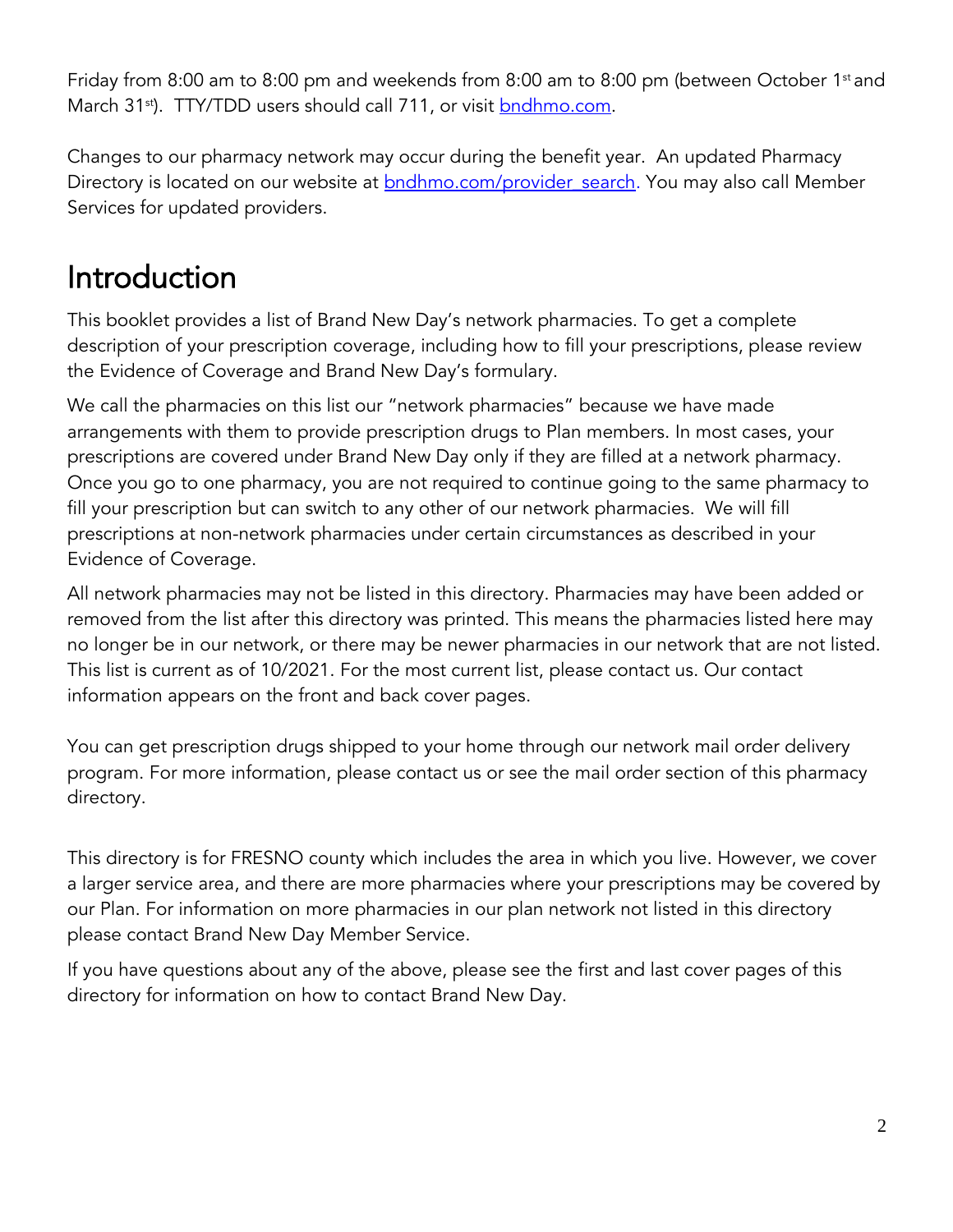The following is a directory of Brand New Day Network pharmacies. The pharmacies are grouped by type of pharmacy. Under each pharmacy type is an alphabetical listing by county of Brand New Day network pharmacies.

## Table of Contents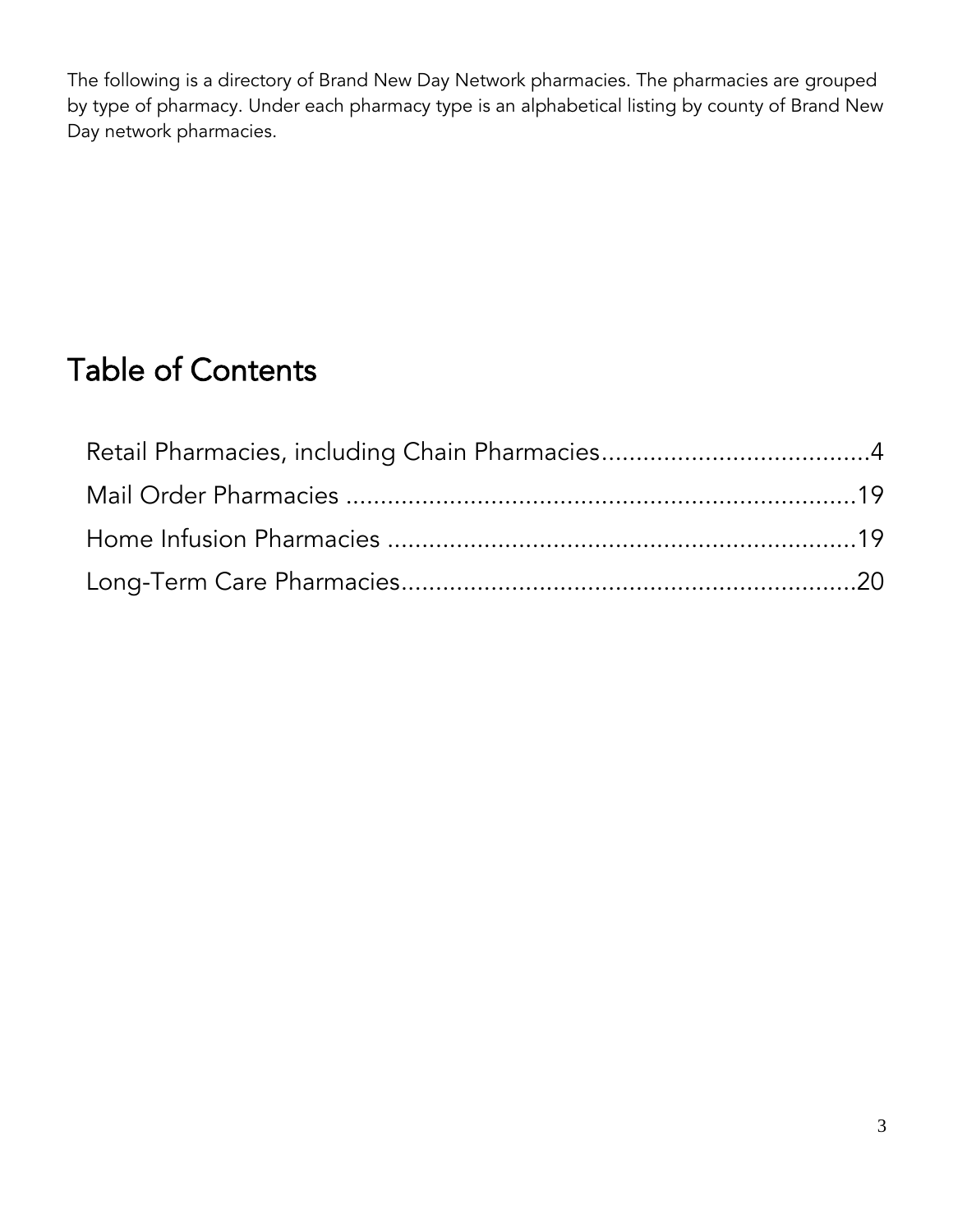## <span id="page-3-0"></span>Retail Pharmacies, including Chain Pharmacies

**CARUTHERS CARUTHERS** PHARMACY 2436 W TAHOE AVE CARUTHERS CA 93609-0000 559-864-3177 Hours: Closed on Sunday, Monday 9am - 5:30pm, Tuesday 9am - 5:30pm, Wednesday 9am - 5:30pm, Thursday 9am - 5:30pm, Friday 9am - 5:30pm, Closed on Saturday Open 24 hours? N

#### CLOVIS

COSTCO PHARMACY #1360 2270 CLOVIS AVE CLOVIS CA 93612- 3915 559-291-1084 Hours: Closed on Sunday, Monday 10am - 7pm, Tuesday 10am - 7pm, Wednesday 10am - 7pm, Thursday 10am - 7pm, Friday 10am - 7pm,

Saturday 9:30am - 6pm Open 24 hours? N

CVS PHARMACY #03925 2133 SHAW AVE CLOVIS CA 93611- 0000 559-297-6730 Hours: Sunday 10am - 6pm, Monday 9am - 9pm, Tuesday 9am - 9pm, Wednesday 9am - 9pm, Thursday 9am - 9pm, Friday 9am - 9pm, Saturday 10am - 6pm Open 24 hours? N

CVS PHARMACY #03940 1107 N WILLOW AVE CLOVIS CA 93611- 0000 559-322-0340 Hours: Sunday 10am - 6pm, Monday 9am - 9pm, Tuesday 9am - 9pm, Wednesday 9am - 9pm, Thursday 9am - 9pm, Friday 9am - 9pm,

Saturday 10am - 6pm Open 24 hours? N

CVS PHARMACY #07910 1794 ASHLAN AVE CLOVIS CA 93611- 0000 559-294-6600 Hours: Sunday 10am - 6pm, Monday 9am - 9pm, Tuesday 9am - 9pm, Wednesday 9am - 9pm, Thursday 9am - 9pm, Friday 9am - 9pm, Saturday 10am - 6pm Open 24 hours? N

CVS PHARMACY #09801 10 SHAW AVE CLOVIS CA 93612- 3802 559-299-9511 Hours: Sunday 10am - 6pm, Monday 9am - 9pm, Tuesday 9am - 9pm, Wednesday 9am - 9pm, Thursday 9am - 9pm, Friday 9am - 9pm,

CVS PHARMACY #09933 1405 HERNDON AVE CLOVIS CA 93611- 0504 559-322-0150 Hours: Sunday 10am - 6pm, Monday 9am - 9pm, Tuesday 9am - 9pm, Wednesday 9am - 9pm, Thursday 9am - 9pm, Friday 9am - 9pm, Saturday 9am - 6pm Open 24 hours? N

Saturday 10am - 6pm Open 24 hours? N

CVS PHARMACY #16136 900 SHAW AVE CLOVIS CA 93612- 0000 559-297-5697 Hours: Sunday 11am - 5pm, Monday 9am - 7pm, Tuesday 9am - 7pm, Wednesday 9am - 7pm, Thursday 9am - 7pm, Friday 9am - 7pm,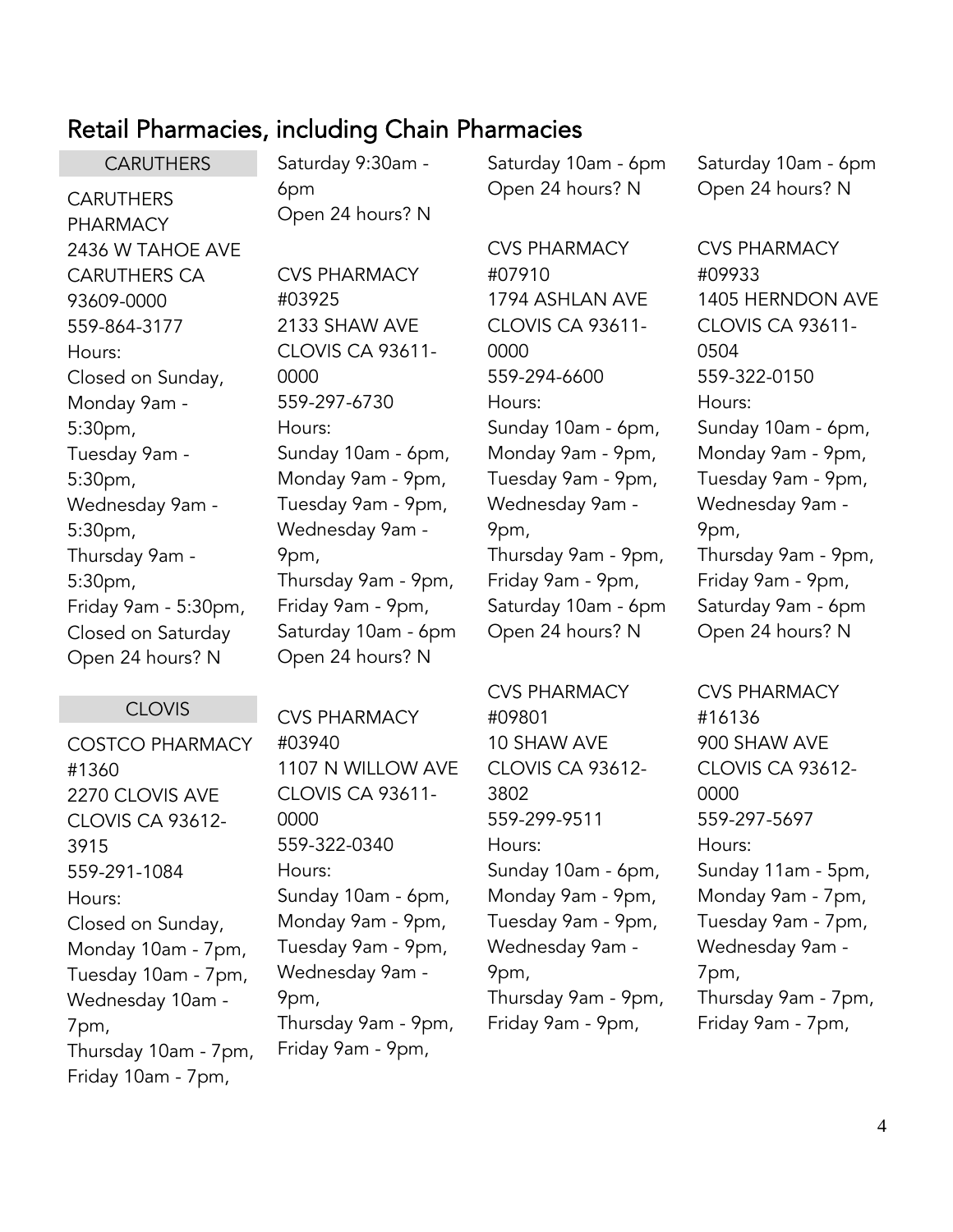Saturday 9am - 5pm Open 24 hours? N

CVS PHARMACY #17111 695 W HERNDON AVE CLOVIS CA 93612- 0000 559-321-0010 Hours: Sunday 11am - 5pm, Monday 9am - 8pm, Tuesday 9am - 8pm, Wednesday 9am - 8pm, Thursday 9am - 8pm, Friday 9am - 8pm, Saturday 9am - 5pm Open 24 hours? N

EXCEL SPECIALTY PHARMACY 604 N MAGNOLIA AVE STE 105 CLOVIS CA 93611- 9205 559-375-1241 Hours: Closed on Sunday, Monday 8am - 6pm, Tuesday 8am - 6pm, Wednesday 8am - 6pm, Thursday 8am - 6pm, Friday 8am - 6pm, Saturday 9am - 1pm Open 24 hours? N

MIXMED PHARMACY 2101 HERNDON AVE STE 102 CLOVIS CA 93611- 6300 559-298-0600 Hours: Closed on Sunday, Monday 9am - 6pm, Tuesday 9am - 6pm, Wednesday 9am - 6pm, Thursday 9am - 6pm, Friday 9am - 6pm, Saturday 9am - 1pm Open 24 hours? N

SAVE MART PHARMACY 1157 NORTH **WILLOW** CLOVIS CA 93611- 4408 559-297-0174 Hours: Closed on Sunday, Monday 9am - 7pm, Tuesday 9am - 7pm, Wednesday 9am - 7pm, Thursday 9am - 7pm, Friday 9am - 7pm, Saturday 9am - 5pm Open 24 hours? N

SAVE MART PHARMACY 1835 HERNDON AVE CLOVIS CA 936116109 559-322-0123 Hours: Closed on Sunday, Monday 9am - 7pm, Tuesday 9am - 7pm, Wednesday 9am - 7pm, Thursday 9am - 7pm, Friday 9am - 7pm, Saturday 9am - 5pm Open 24 hours? N

SAVE MART PHARMACY 2179 SHAW AVE CLOVIS CA 93611- 8937 559-298-1707 Hours: Closed on Sunday, Monday 9am - 7pm, Tuesday 9am - 7pm, Wednesday 9am - 7pm, Thursday 9am - 7pm, Friday 9am - 7pm, Saturday 9am - 5pm Open 24 hours? N

SCRIPT PHARMACY 255 W HERNDON AVE STE 101 CLOVIS CA 93612- 0204 559-324-1808 Hours: Sunday 9am - 5pm, Monday 9am - 6pm,

Tuesday 9am - 6pm, Wednesday 9am - 6pm, Thursday 9am - 6pm, Friday 9am - 6pm, Saturday 9am - 5pm Open 24 hours? N

THE MEDICINE SHOPPE PHARMACY 195 WEST SHAW AVE 101A CLOVIS CA 93612- 3680 559-297-0251 Hours: Closed on Sunday, Monday 10am - 6pm, Tuesday 10am - 6pm, Wednesday 10am - 6pm, Thursday 10am - 6pm, Friday 10am - 6pm, Saturday 10am - 1pm Open 24 hours? N

VONS PHARMACY #1756 1650 HERNDON AVE CLOVIS CA 93611- 0505 559-297-6440 Hours: Sunday 9am - 5pm, Monday 9am - 8pm, Tuesday 9am - 8pm, Wednesday 9am - 8pm, Thursday 9am - 8pm,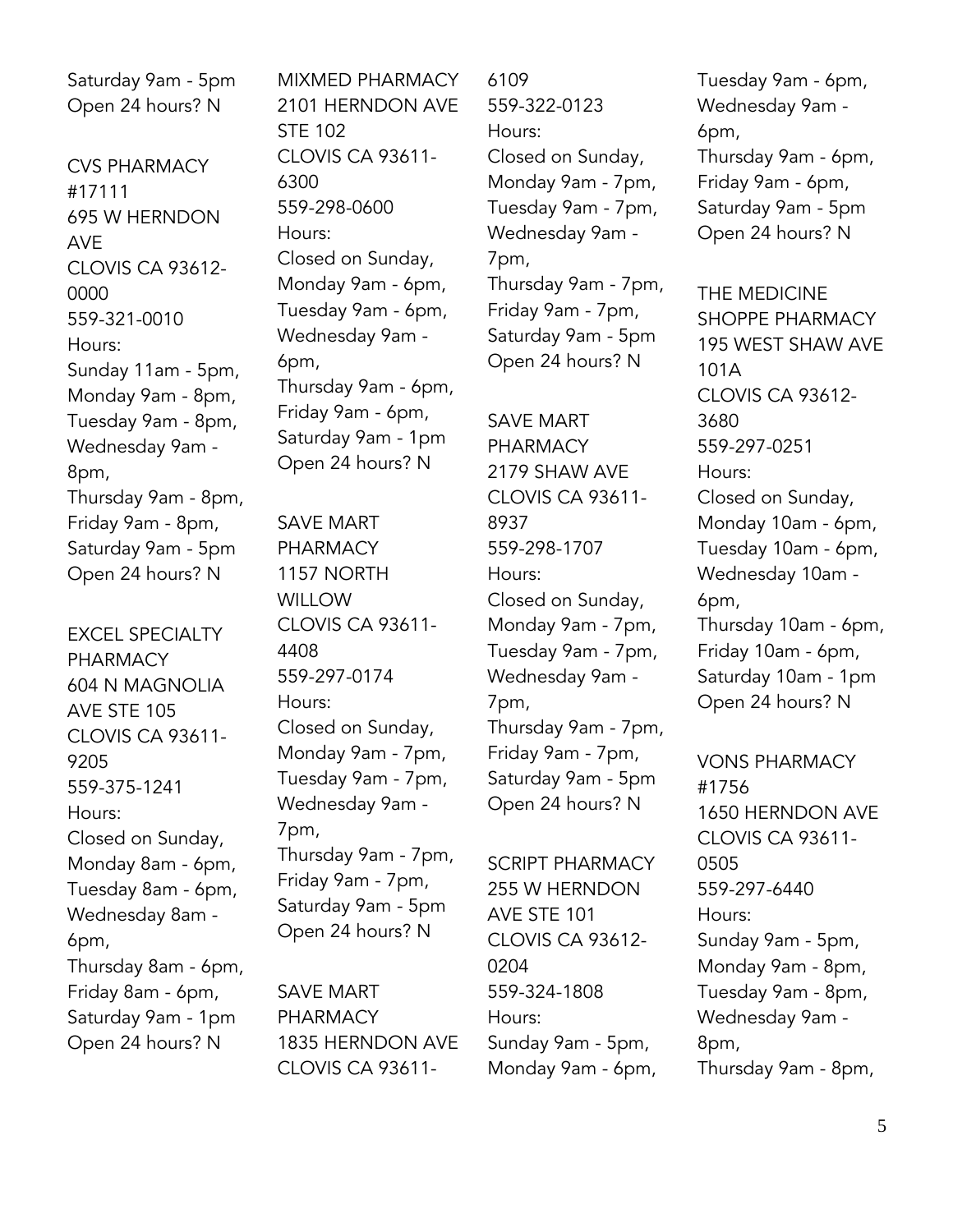Friday 9am - 8pm, Saturday 9am - 5pm Open 24 hours? N

VONS PHARMACY #2701 3100 FOWLER AVE CLOVIS CA 93611- 2100 559-294-6730 Hours: Sunday 10am - 5pm, Monday 9am - 8pm, Tuesday 9am - 8pm, Wednesday 9am - 8pm, Thursday 9am - 8pm, Friday 9am - 8pm, Saturday 9am - 5pm Open 24 hours? N

WALGREENS #10334 1790 SHAW AVE CLOVIS CA 93611- 4093 559-299-5823 Hours: Sunday 10am - 6pm, Monday 8am - 9pm, Tuesday 8am - 9pm, Wednesday 8am - 9pm, Thursday 8am - 9pm, Friday 8am - 9pm, Saturday 9am - 5pm Open 24 hours? N

WALGREENS #6387 1815 HERNDON AVE CLOVIS CA 93611- 6109 559-325-1324 Hours: Sunday 10am - 6pm, Monday 8am - 9pm, Tuesday 8am - 9pm, Wednesday 8am - 9pm, Thursday 8am - 9pm, Friday 8am - 9pm, Saturday 9am - 5pm Open 24 hours? N

WALGREENS #7830 205 W SHAW AVE CLOVIS CA 93612- 3602 559-325-1858 Hours: Sunday 9am - 5pm, Monday 8am - 9pm, Tuesday 8am - 9pm, Wednesday 8am - 9pm, Thursday 8am - 9pm, Friday 8am - 9pm, Saturday 9am - 6pm Open 24 hours? N

WALMART PHARMACY 10-2277 323 W SHAW AVE CLOVIS CA 93612- 3692 559-297-4391 Hours: Sunday 10am - 6pm, Monday 9am - 9pm,

Tuesday 9am - 9pm, Wednesday 9am - 9pm, Thursday 9am - 9pm, Friday 9am - 9pm, Saturday 9am - 7pm Open 24 hours? N

WALMART PHARMACY 10-5337 1185 HERNDON AVE CLOVIS CA 93612- 0409 559-321-0284 Hours: Sunday 10am - 6pm, Monday 9am - 9pm, Tuesday 9am - 9pm, Wednesday 9am - 9pm, Thursday 9am - 9pm, Friday 9am - 9pm, Saturday 9am - 7pm Open 24 hours? N

WALMART PHARMACY 10-5633 1830 SHAW AVE CLOVIS CA 93611- 4000 559-862-2837 Hours: Sunday 10am - 6pm, Monday 9am - 9pm, Tuesday 9am - 9pm, Wednesday 9am - 9pm, Thursday 9am - 9pm, Friday 9am - 9pm,

Saturday 10am - 6pm Open 24 hours? N

#### COALINGA

RITE AID PHARMACY 05793 159 WEST POLK **STREET** COALINGA CA 93210-2302 559-935-3597 Hours: Sunday 10am - 6pm, Monday 9am - 9pm, Tuesday 9am - 9pm, Wednesday 9am - 9pm, Thursday 9am - 9pm, Friday 9am - 9pm, Saturday 9am - 6pm Open 24 hours? N

WALGREENS #10481 265 W FOREST AVE COALINGA CA 93210-1929 559-934-0461 Hours: Sunday 10am - 6pm, Monday 9am - 9pm, Tuesday 9am - 9pm, Wednesday 9am - 9pm, Thursday 9am - 9pm, Friday 9am - 9pm, Saturday 9am - 5pm Open 24 hours? N

FIREBAUGH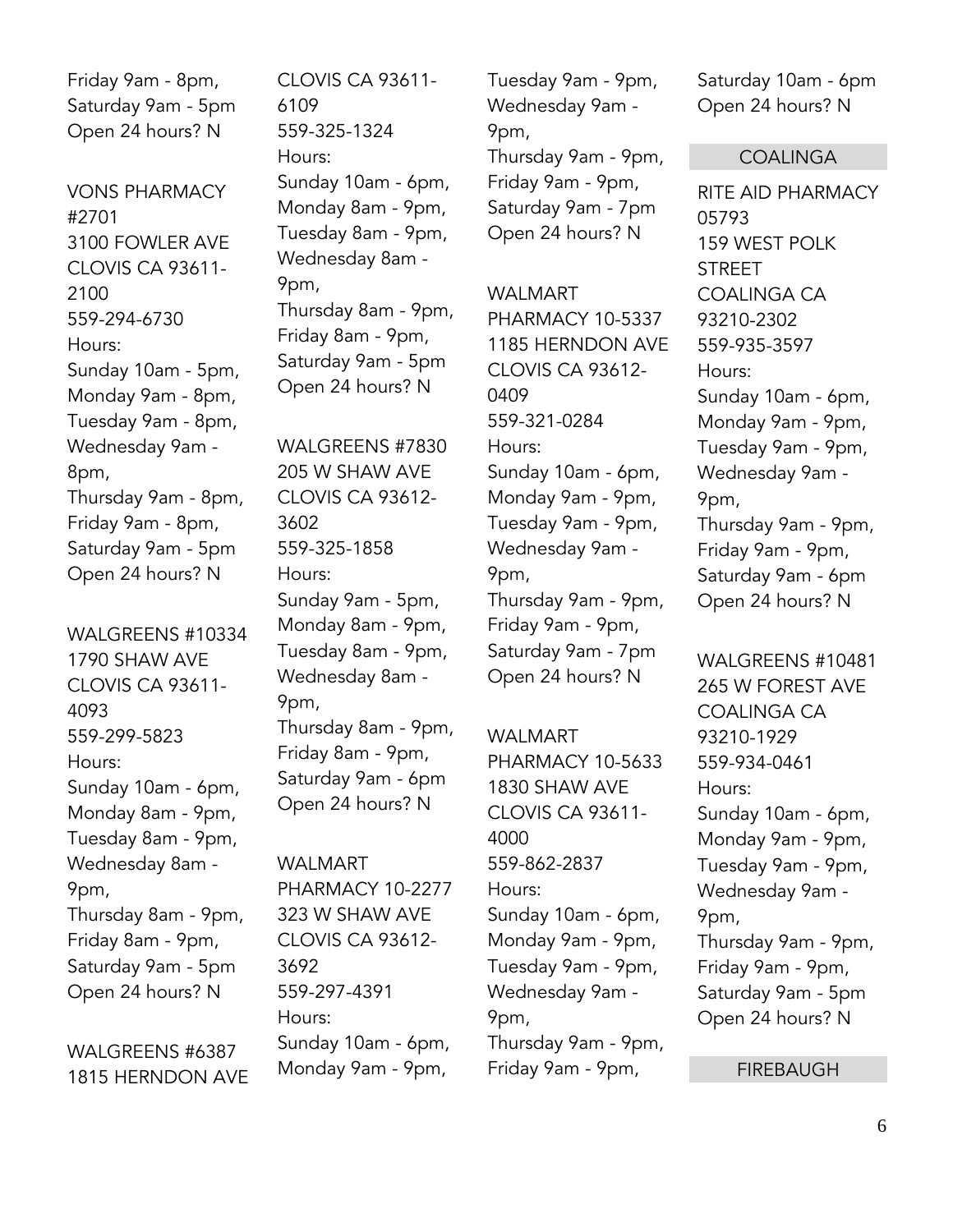WESTSIDE DRUG 1101 O ST FIREBAUGH CA 93622-2297 559-659-2159 Hours: Closed on Sunday, Monday 9am - 7pm, Tuesday 9am - 7pm, Wednesday 9am - 7pm, Thursday 9am - 7pm, Friday 9am - 7pm, Saturday 9am - 6pm Open 24 hours? N

#### FOWLER

CVS PHARMACY #09710 111 E MERCED ST FOWLER CA 93625- 0000 559-834-1606 Hours: Closed on Sunday, Monday 9am - 6pm, Tuesday 9am - 6pm, Wednesday 9am - 6pm, Thursday 9am - 6pm, Friday 9am - 6pm, Saturday 9am - 1pm Open 24 hours? N

#### FRESNO

AVITA PHARMACY 1018 2740 SOUTH ELM AVENUE, ROOM 2

FRESNO CA 93706- 0000 559-540-7860 Hours: Closed on Sunday, Monday 9am - 6pm, Tuesday 9am - 6pm, Wednesday 9am - 6pm, Thursday 9am - 6pm, Friday 9am - 6pm, Closed on Saturday Open 24 hours? N

BK PHARMACY CORP 6741 N WILLOW AVE # 106 FRESNO CA 93710- 5955 559-297-8888 Hours: Closed on Sunday, Monday 9am - 5:30pm, Tuesday 9am - 5:30pm, Wednesday 9:30am - 5:30pm, Thursday 9am - 5:30pm, Friday 9am - 5:30pm, Closed on Saturday Open 24 hours? N

BROOKS HEALTH CARE 5070 N SIXTH ST., SUITE 169 FRESNO CA 937100000 559-221-4800 Hours: Closed on Sunday, Monday 8:30am - 5pm, Tuesday 8:30am - 5pm, Wednesday 8:30am - 5pm, Thursday 8:30am - 5pm, Friday 8:30am - 5pm, Closed on Saturday Open 24 hours? N

CARE CENTER PHARMACY 1570 E HERNDON FRESNO CA 93720- 0000 559-437-7370 Hours: Closed on Sunday, Monday 9am - 5pm, Tuesday 9am - 5pm, Wednesday 9am - 5pm, Thursday 9am - 5pm, Friday 9am - 5pm, Closed on Saturday Open 24 hours? N

CARE PHARMACY 302 E BULLARD AVE FRESNO CA 93710- 5299 559-261-9888 Hours:

Closed on Sunday, Monday 8:30am - 5:30pm, Tuesday 8:30am - 5:30pm, Wednesday 8:30am - 5:30pm, Thursday 8:30am - 5:30pm, Friday 8:30am - 5:30pm, Closed on Saturday Open 24 hours? N

CAREPLUS DRUGS 4177 W SHAW AVE STE 109 FRESNO CA 93722- 6221 559-385-7413 Hours: Closed on Sunday, Monday 9am - 6pm, Tuesday 9am - 6pm, Wednesday 9am - 6pm, Thursday 9am - 6pm, Friday 9am - 6pm, Saturday 9am - 1pm Open 24 hours? N

CEDAR PHARMACY AND MEDICAL SUPPLIES INC 6767 N CEDAR AVE FRESNO CA 93710- 4402 559-437-3700 Hours: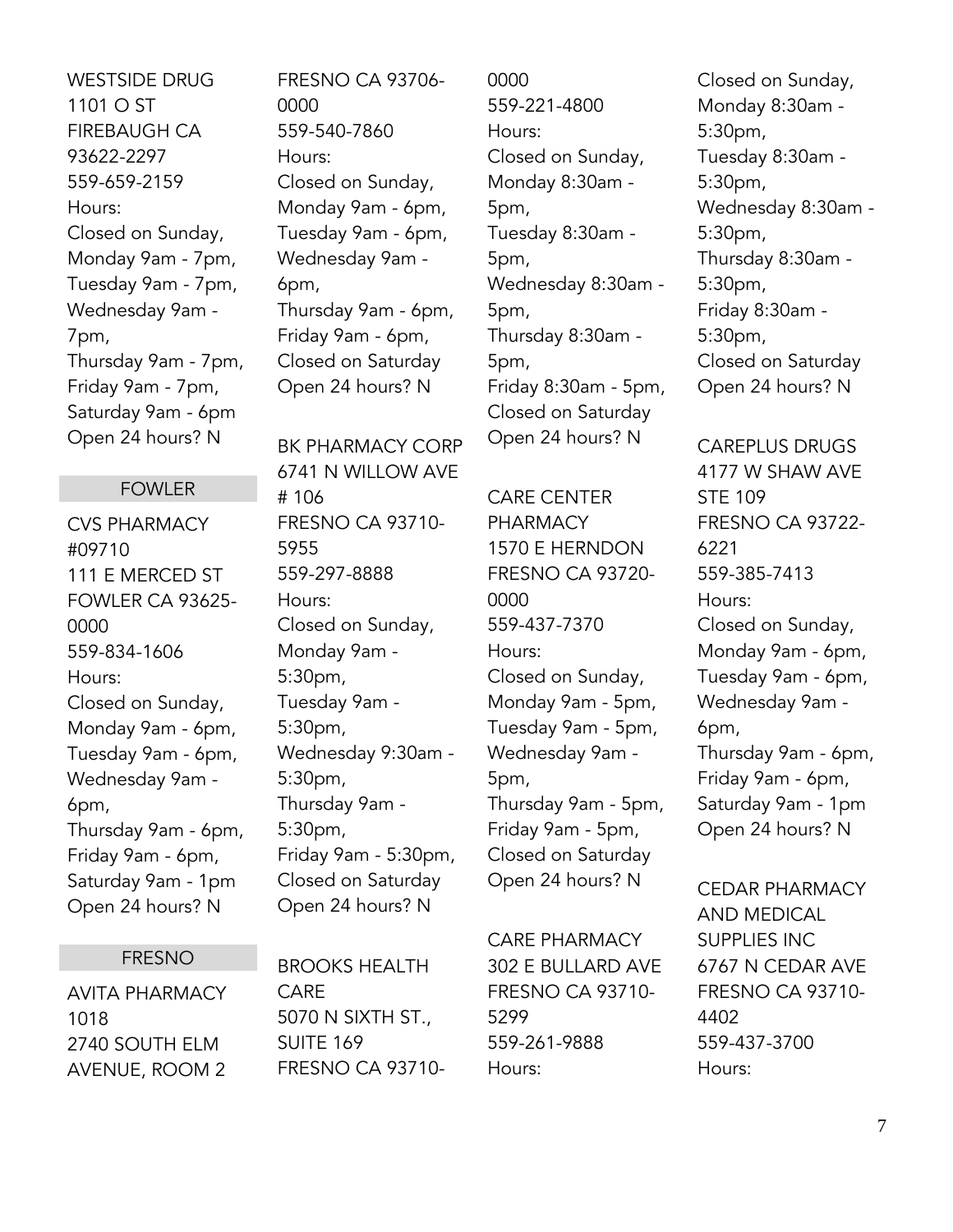Closed on Sunday, Monday 9am - 6pm, Tuesday 9am - 6pm, Wednesday 9am - 6pm, Thursday 9am - 6pm, Friday 9am - 6pm, Closed on Saturday Open 24 hours? N

COSTCO PHARMACY #31 4500 W SHAW AVE FRESNO CA 93722- 6200 559-276-2595 Hours: Closed on Sunday, Monday 10am - 7pm, Tuesday 10am - 7pm, Wednesday 10am - 7pm, Thursday 10am - 7pm, Friday 10am - 7pm, Saturday 9:30am - 6pm Open 24 hours? N

COSTCO PHARMACY #657 7100 N ABBY ST FRESNO CA 93720- 2920 559-437-3642 Hours: Closed on Sunday, Monday 9am - 5pm, Tuesday 9am - 5pm,

Wednesday 9am - 5pm, Thursday 9am - 5pm, Friday 9am - 5pm, Saturday 9am - 6pm Open 24 hours? N

CVS PHARMACY #05422 5180 E. KINGS CANYON RD FRESNO CA 93727- 3971 559-255-9009 Hours: Sunday 10am - 6pm, Monday 8am - 9pm, Tuesday 8am - 9pm, Wednesday 8am - 9pm, Thursday 8am - 9pm, Friday 8am - 9pm, Saturday 9am - 6pm Open 24 hours? N

CVS PHARMACY #06772 4987 N. FRESNO STREET FRESNO CA 93726- 0000 559-227-7137 Hours: NR Open 24 hours? Y

CVS PHARMACY #07553 3011 E SHIELDS AVE FRESNO CA 93726- 0000 559-224-2965 Hours: Sunday 10am - 6pm, Monday 9am - 9pm, Tuesday 9am - 9pm, Wednesday 9am - 9pm, Thursday 9am - 9pm, Friday 9am - 9pm, Saturday 9am - 6pm Open 24 hours? N

CVS PHARMACY #09129 1302 FULTON MALL FRESNO CA 93721- 0000 559-233-7311 Hours: Sunday 10am - 5pm, Monday 9am - 8pm, Tuesday 9am - 8pm, Wednesday 9am - 8pm, Thursday 9am - 8pm, Friday 9am - 8pm, Saturday 9am - 5pm Open 24 hours? N

CVS PHARMACY #09149 6750 N CEDAR AVE FRESNO CA 93710- 0000 559-299-3115 Hours: Sunday 10am - 6pm,

Monday 9am - 9pm, Tuesday 9am - 9pm, Wednesday 9am - 9pm, Thursday 9am - 9pm, Friday 9am - 9pm, Saturday 9am - 6pm Open 24 hours? N

CVS PHARMACY #09391 1113 E CHAMPLAIN AVE FRESNO CA 93720- 0000 559-434-2158 Hours: Sunday 10am - 6pm, Monday 9am - 9pm, Tuesday 9am - 9pm, Wednesday 9am - 9pm, Thursday 9am - 9pm, Friday 9am - 9pm, Saturday 9am - 6pm Open 24 hours? N

CVS PHARMACY #09537 1325 W SHIELDS AVE FRESNO CA 93705- 0000 559-224-6963 Hours: Sunday 10am - 6pm, Monday 8am - 9pm, Tuesday 8am - 9pm, Wednesday 8am - 9pm,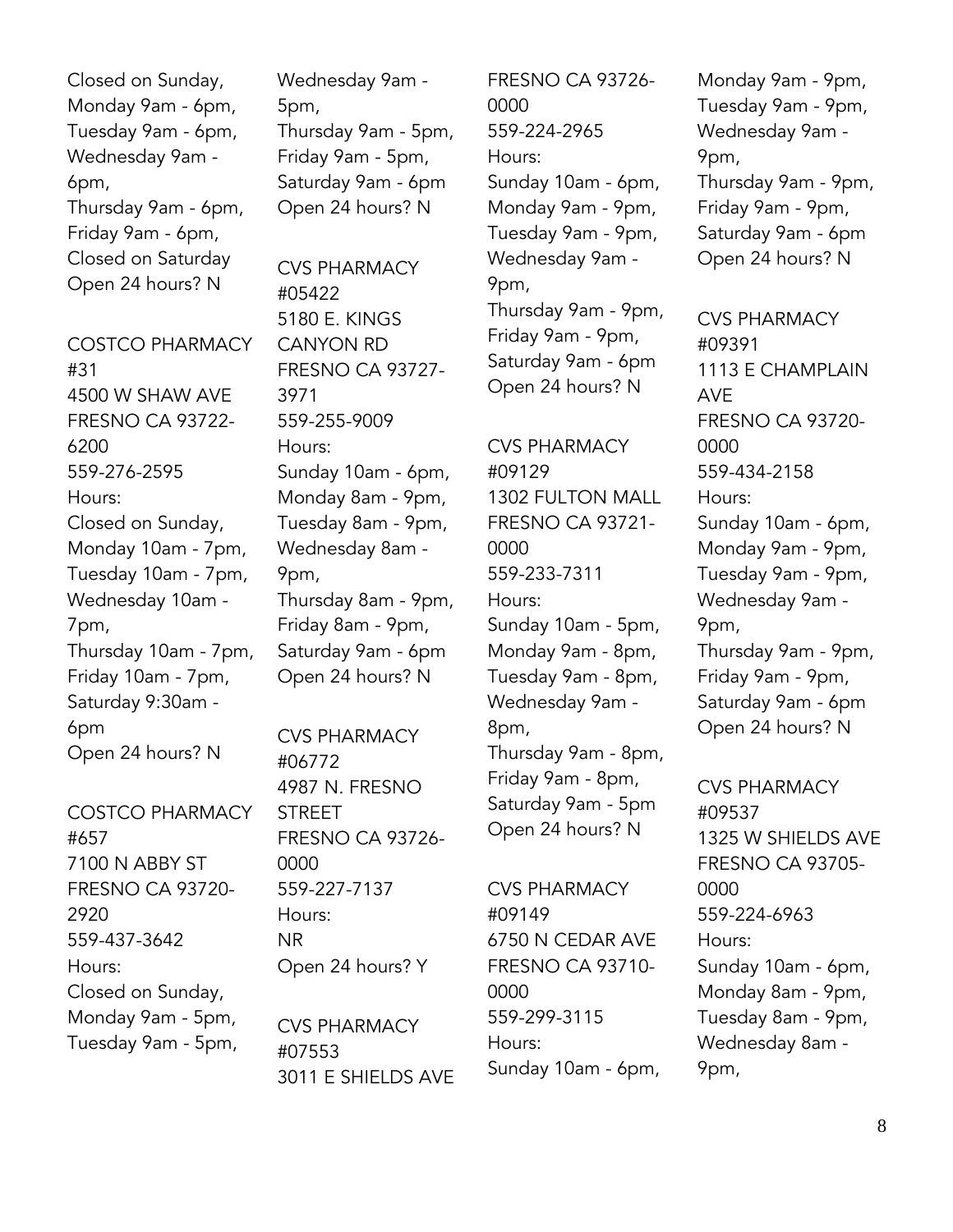Thursday 8am - 9pm, Friday 8am - 9pm, Saturday 9am - 6pm Open 24 hours? N

CVS PHARMACY #09846 6800 N MILBURN AVE FRESNO CA 93722- 0000 559-451-3486 Hours: Sunday 10am - 6pm, Monday 9am - 9pm, Tuesday 9am - 9pm, Wednesday 9am - 9pm, Thursday 9am - 9pm, Friday 9am - 9pm, Saturday 10am - 6pm Open 24 hours? N

CVS PHARMACY #09865 7096 N WEST AVE FRESNO CA 93711- 0000 559-436-0471 Hours: Sunday 10am - 6pm, Monday 9am - 9pm, Tuesday 9am - 9pm, Wednesday 9am - 9pm, Thursday 9am - 9pm, Friday 9am - 9pm,

Saturday 9am - 6pm Open 24 hours? N

CVS PHARMACY #09971 4077 W CLINTON AVE FRESNO CA 93722- 0000 559-271-3177 Hours: Sunday 10am - 6pm, Monday 9am - 9pm, Tuesday 9am - 9pm, Wednesday 9am - 9pm, Thursday 9am - 9pm, Friday 9am - 9pm, Saturday 10am - 6pm Open 24 hours? N

CVS PHARMACY #09994 728 W SHAW AVE FRESNO CA 93704- 0000 559-226-1485 Hours: Sunday 10am - 6pm, Monday 9am - 7pm, Tuesday 9am - 7pm, Wednesday 9am - 7pm, Thursday 9am - 7pm, Friday 9am - 7pm, Saturday 9am - 6pm Open 24 hours? N

CVS PHARMACY #10074 5995 E KINGS CANYON RD FRESNO CA 93727- 0000 559-252-1124 Hours: Sunday 10am - 6pm, Monday 9am - 9pm, Tuesday 9am - 9pm, Wednesday 9am - 9pm, Thursday 9am - 9pm, Friday 9am - 9pm, Saturday 9am - 6pm Open 24 hours? N

CVS PHARMACY #10801 6720 N. FRESNO ST. FRESNO CA 93710- 3743 559-432-2729 Hours: Sunday 9am - 5pm, Monday 8am - 9pm, Tuesday 8am - 9pm, Wednesday 8am - 9pm, Thursday 8am - 9pm, Friday 8am - 9pm, Saturday 9am - 6pm Open 24 hours? N

CVS PHARMACY #16084 3150 W SHAW AVE FRESNO CA 93711-

0000 559-276-8926 Hours: Sunday 9am - 6pm, Monday 9am - 9pm, Tuesday 9am - 9pm, Wednesday 9am - 9pm, Thursday 9am - 9pm, Friday 9am - 9pm, Saturday 9am - 6pm Open 24 hours? N

CVS PHARMACY #16108 3173 E SHIELDS AVE FRESNO CA 93726- 0000 559-222-6287 Hours: Sunday 9am - 6pm, Monday 8am - 9pm, Tuesday 8am - 9pm, Wednesday 8am - 9pm, Thursday 8am - 9pm, Friday 8am - 9pm, Saturday 9am - 6pm Open 24 hours? N

CVS PHARMACY #16337 7600 N BLACKSTONE AVE FRESNO CA 93720- 0000 559-490-0031 Hours: Sunday 11am - 5pm,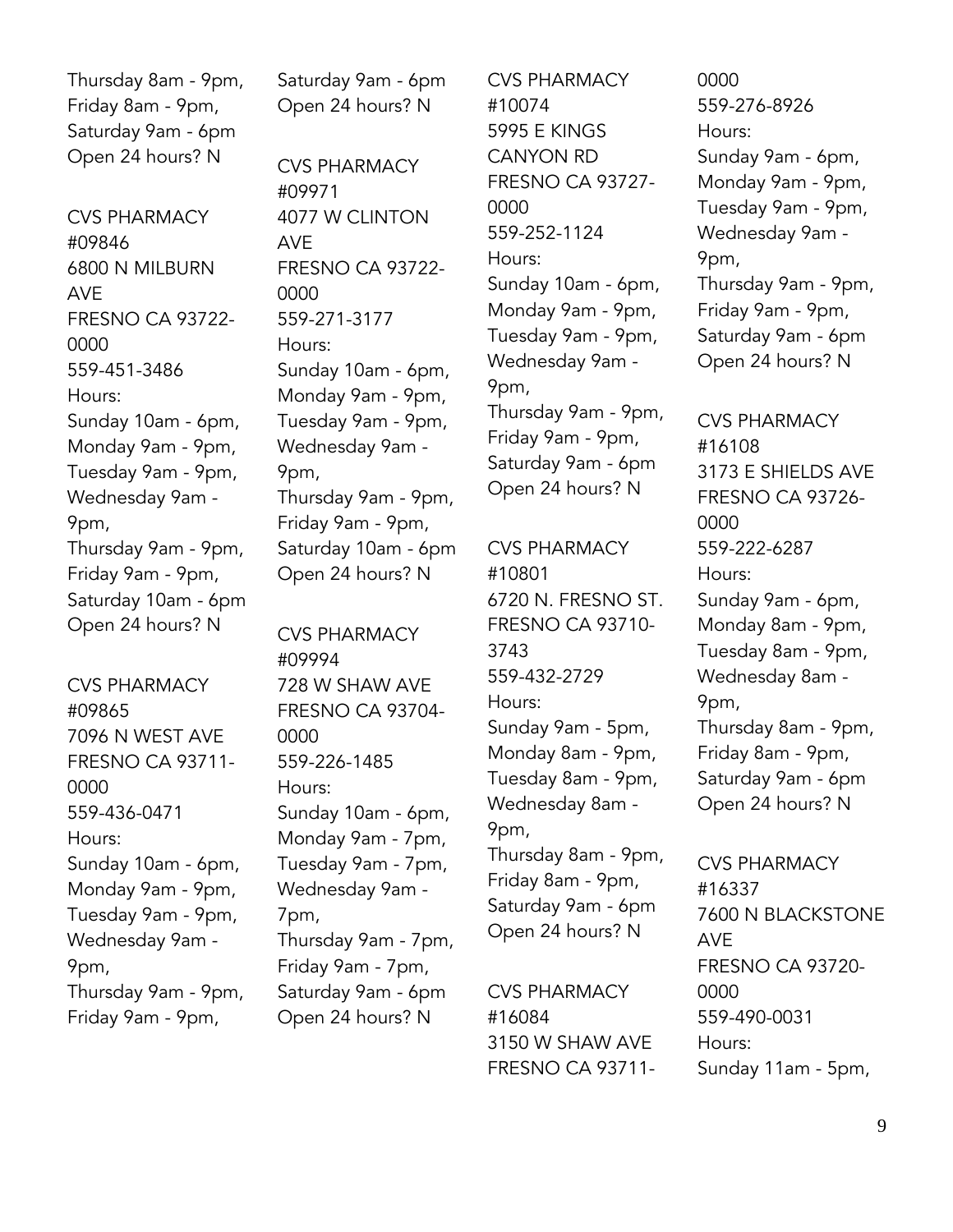Monday 9am - 7pm, Tuesday 9am - 7pm, Wednesday 9am - 7pm, Thursday 9am - 7pm, Friday 9am - 7pm, Saturday 9am - 5pm Open 24 hours? N

CVS PHARMACY #16755 5740 N BLACKSTONE AVE FRESNO CA 93710- 0000 559-431-8650 Hours: Sunday 11am - 5pm, Monday 9am - 7pm, Tuesday 9am - 7pm, Wednesday 9am - 7pm, Thursday 9am - 7pm, Friday 9am - 7pm, Saturday 9am - 5pm Open 24 hours? N

CVS PHARMACY #17614 6655 NORTH RIVERSIDE DR FRESNO CA 93722- 0000 559-490-5568 Hours: Closed on Sunday, Monday 9am - 7pm, Tuesday 9am - 7pm, Wednesday 9am - 7pm, Thursday 9am - 7pm, Friday 9am - 7pm, Saturday 10am - 7pm Open 24 hours? N

FAMILY FIRST PHARMACY 4859 E KINGS CANYON RD FRESNO CA 93727- 3811 559-493-5566 Hours: Closed on Sunday, Monday 9am - 6pm, Tuesday 9am - 6pm, Wednesday 9am - 6pm, Thursday 9am - 6pm, Friday 9am - 6pm, Saturday 9am - 1pm Open 24 hours? N

MANOR DRUG MEDICAL & **MOBILITY** 5795 N 1ST ST FRESNO CA 93710- 6294 559-431-4142 Hours: Closed on Sunday, Monday 9am - 5:30pm, Tuesday 9am - 5:30pm,

Wednesday 9am - 5:30pm, Thursday 9am - 5:30pm, Friday 9am - 5:30pm, Closed on Saturday Open 24 hours? N

MEDICINE SHOPPE 4009 NORTH MARKS AVE FRESNO CA 93722- 0000 559-226-1201 Hours: Closed on Sunday, Monday 8:30am - 6pm, Tuesday 8:30am - 6pm, Wednesday 8:30am - 6pm, Thursday 8:30am - 6pm, Friday 8:30am - 6pm, Closed on Saturday Open 24 hours? N

MODERN DRUG 3044 TULARE ST FRESNO CA 93721- 0000 559-266-0701 Hours: Sunday 12:30am - 12:30am, Monday 9am - 5pm, Tuesday 9am - 5pm,

Wednesday 9am - 5pm, Thursday 9am - 5pm, Friday 9am - 5pm, Saturday 12:30am - 12:30am Open 24 hours? N

MODERN DRUG 3250 E OLIVE AVE STE B FRESNO CA 93702- 1033 559-268-2547 Hours: Closed on Sunday, Monday 9am - 5:30pm, Tuesday 9am - 5:30pm, Wednesday 9am - 5:30pm, Thursday 9am - 5:30pm, Friday 9am - 5:30pm, Closed on Saturday Open 24 hours? N

MYMED PHARMACY 7141 N. CEDAR AVE SUITE 104 FRESNO CA 93720- 0000 559-325-6633 Hours: Closed on Sunday, Monday 9am - 5pm, Tuesday 9am - 5pm,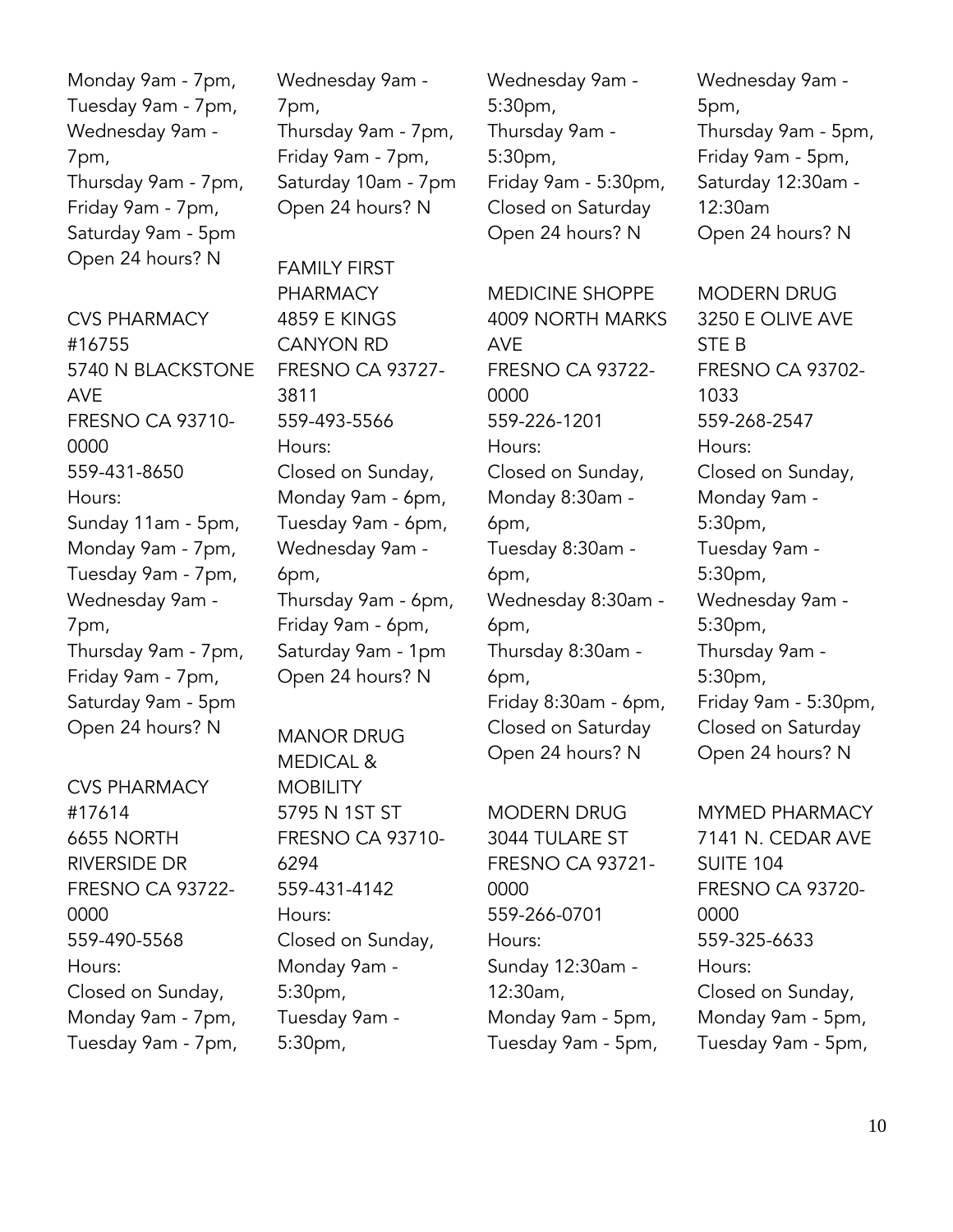Wednesday 9am - 5pm, Thursday 9am - 5pm, Friday 9am - 5pm, Saturday 10am - 2pm Open 24 hours? N

PILL BOX PHARMACY 2608 E ASHLAN AVE FRESNO CA 93726- 3207 559-492-2162 Hours: Closed on Sunday, Monday 8:30am - 5:30pm, Tuesday 8:30am - 5:30pm, Wednesday 8:30am - 5:30pm, Thursday 8:30am - 5:30pm, Friday 8:30am - 5:30pm, Closed on Saturday Open 24 hours? N

PRIMARY CARE PHARMACY 5551 E KINGS CANYON RD STE 101 FRESNO CA 93727- 0000 559-452-0420 Hours: Closed on Sunday, Monday 8am - 5:30pm,

Tuesday 8am - 5:30pm, Wednesday 8am - 5:30pm, Thursday 8am - 5:30pm, Friday 8am - 5:30pm, Closed on Saturday Open 24 hours? N

PROSCRIPT PHARMACY 7462 N FRESNO ST FRESNO CA 93720- 2404 559-753-8180 Hours: Closed on Sunday, Monday 9am - 6pm, Tuesday 9am - 6pm, Wednesday 9am - 6pm, Thursday 9am - 6pm, Friday 9am - 6pm, Saturday 10am - 5pm Open 24 hours? N

RAY FISHER PHARMACY, INC. 6629 N BLACKSTONE AVE FRESNO CA 93710- 0000 559-437-3800 Hours: Closed on Sunday, Monday 9am - 6pm, Tuesday 9am - 6pm,

Wednesday 9am - 6pm, Thursday 9am - 6pm, Friday 9am - 6pm, Saturday 11am - 3pm Open 24 hours? N

RITE AID PHARMACY 04072 2020 EAST COPPER AVENUE FRESNO CA 93730- 0000 559-433-1290 Hours: Sunday 10am - 6pm, Monday 9am - 9pm, Tuesday 9am - 9pm, Wednesday 9am - 9pm, Thursday 9am - 9pm, Friday 9am - 9pm, Saturday 9am - 6pm Open 24 hours? N

RITE AID PHARMACY 05861 4224 EAST SHIELDS FRESNO CA 93726- 7120 559-229-6024 Hours: Sunday 10am - 6pm, Monday 8am - 10pm, Tuesday 8am - 10pm, Wednesday 8am - 10pm, Thursday 8am - 10pm, Friday 8am - 10pm,

Saturday 9am - 6pm Open 24 hours? N

RITE AID PHARMACY 05862 1210 NORTH BLACKSTONE AVENUE FRESNO CA 93703- 3606 559-445-0694 Hours: Sunday 10am - 6pm, Monday 8am - 10pm, Tuesday 8am - 10pm, Wednesday 8am - 10pm, Thursday 8am - 10pm, Friday 8am - 10pm, Saturday 9am - 6pm Open 24 hours? N

RITE AID PHARMACY 05863 6074 NORTH 1ST AVE FRESNO CA 93710- 5405 559-431-5231 Hours: Sunday 10am - 6pm, Monday 9am - 9pm, Tuesday 9am - 9pm, Wednesday 9am - 9pm, Thursday 9am - 9pm, Friday 9am - 9pm,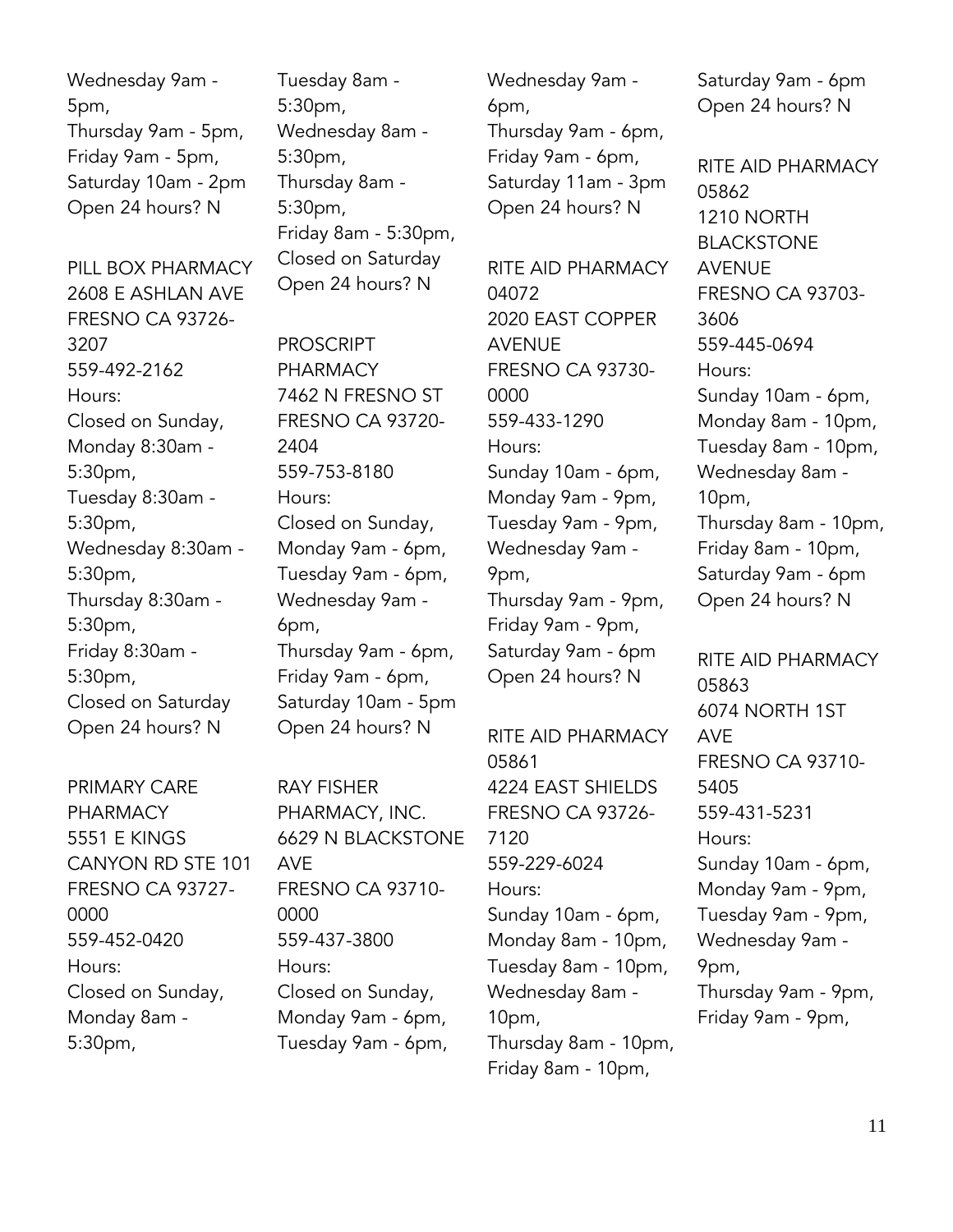Saturday 9am - 6pm Open 24 hours? N

RITE AID PHARMACY 05865 2011 WEST SHAW AVENUE FRESNO CA 93711- 3404 559-224-0920 Hours: Sunday 10am - 6pm, Monday 9am - 9pm, Tuesday 9am - 9pm, Wednesday 9am - 9pm, Thursday 9am - 9pm, Friday 9am - 9pm, Saturday 9am - 6pm Open 24 hours? N

RITE AID PHARMACY 05869 3795 WEST SHIELDS AVENUE FRESNO CA 93722- 5247 559-271-5030 Hours: Sunday 10am - 6pm, Monday 8am - 10pm, Tuesday 8am - 10pm, Wednesday 8am - 10pm, Thursday 8am - 10pm, Friday 8am - 10pm, Saturday 9am - 6pm Open 24 hours? N

RITE AID PHARMACY 05872 5574 EAST KINGS **CANYON** FRESNO CA 93727- 4526 559-458-0534 Hours: Sunday 10am - 6pm, Monday 8am - 10pm, Tuesday 8am - 10pm, Wednesday 8am - 10pm, Thursday 8am - 10pm, Friday 8am - 10pm, Saturday 9am - 6pm Open 24 hours? N RITE AID PHARMACY 06289 4593 NORTH CEDAR AVENUE FRESNO CA 93726- 2540 559-222-2472 Hours: Sunday 10am - 6pm, Monday 8am - 10pm, Tuesday 8am - 10pm, Wednesday 8am - 10pm, Thursday 8am - 10pm, Friday 8am - 10pm, Saturday 9am - 6pm

RITE AID PHARMACY 06295 1101 FRESNO

Open 24 hours? N

**STREET** FRESNO CA 93706- 3235 559-441-0998 Hours: Sunday 9am - 6pm, Monday 7am - 10pm, Tuesday 7am - 10pm, Wednesday 7am - 10pm, Thursday 7am - 10pm, Friday 7am - 10pm, Saturday 9am - 7pm Open 24 hours? N

RITE AID PHARMACY 06378 8027 NORTH CEDAR AVENUE FRESNO CA 93720- 4827 559-431-1002 Hours: Sunday 10am - 6pm, Monday 8am - 10pm, Tuesday 8am - 10pm, Wednesday 8am - 10pm, Thursday 8am - 10pm, Friday 8am - 10pm, Saturday 9am - 6pm Open 24 hours? N

RITE AID PHARMACY 06476 2990 E NEES AVENUE FRESNO CA 93720- 6008

559-297-4306 Hours: Sunday 10am - 6pm, Monday 9am - 9pm, Tuesday 9am - 9pm, Wednesday 9am - 9pm, Thursday 9am - 9pm, Friday 9am - 9pm, Saturday 9am - 6pm Open 24 hours? N

SAMS PHARMACY 10-4704 7663 N BLACKSTONE AVE FRESNO CA 93720- 4306 559-446-0196 Hours: Closed on Sunday, Monday 9am - 7pm, Tuesday 9am - 7pm, Wednesday 9am - 7pm, Thursday 9am - 7pm, Friday 9am - 7pm, Saturday 9am - 5pm Open 24 hours? N

SAVE MART PHARMACY 1107 EAST CHAMPLAIN AVE FRESNO CA 93720- 0000 559-433-0283 Hours: Closed on Sunday,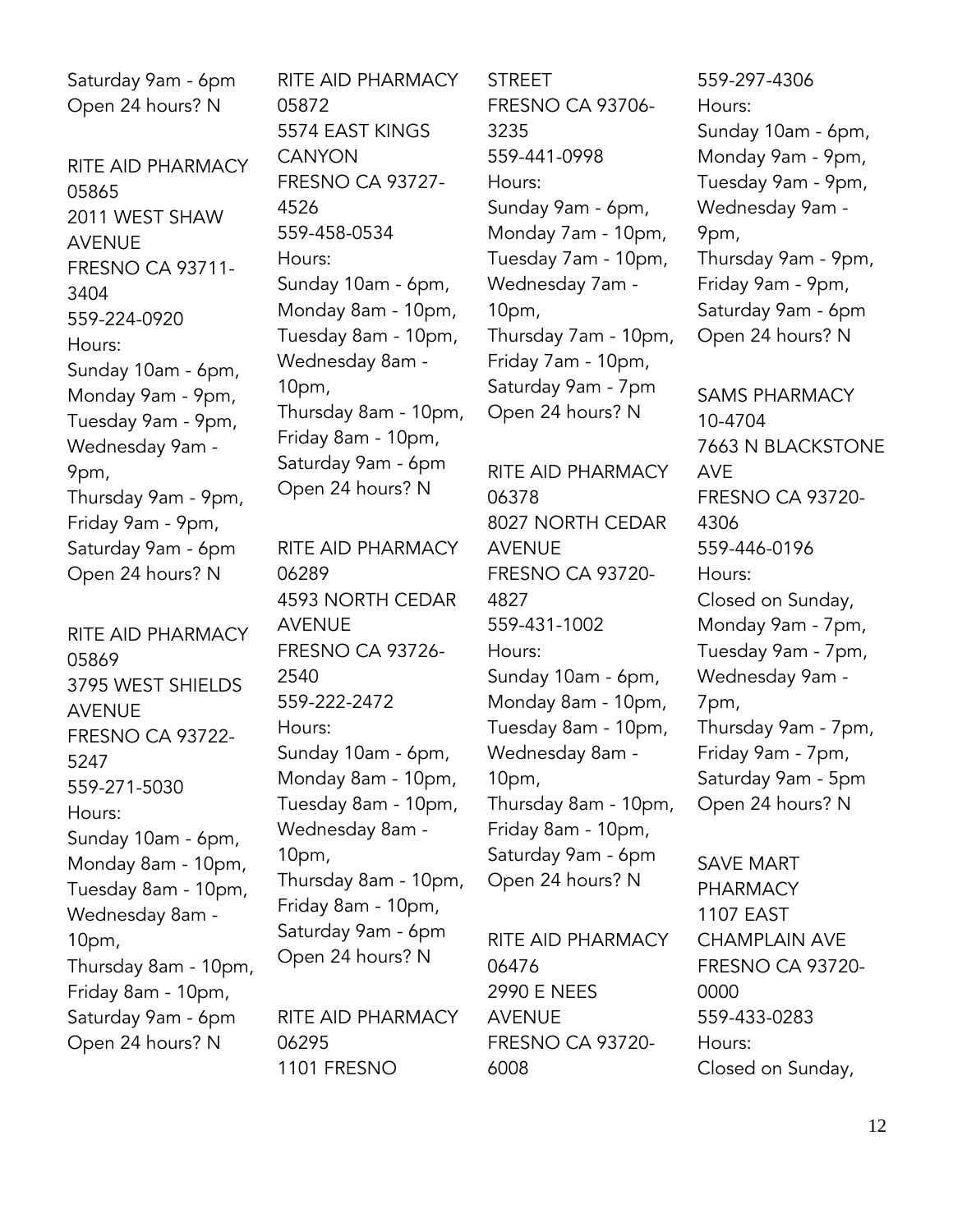Monday 9am - 7pm, Tuesday 9am - 7pm, Wednesday 9am - 7pm, Thursday 9am - 7pm, Friday 9am - 7pm, Saturday 9am - 5pm Open 24 hours? N

SAVE MART PHARMACY 5750 N FIRST STREET FRESNO CA 93710- 0000 559-435-7903 Hours: Closed on Sunday, Monday 9am - 7pm, Tuesday 9am - 7pm, Wednesday 9am - 7pm, Thursday 9am - 7pm, Friday 9am - 7pm, Saturday 9am - 5pm Open 24 hours? N

SAVE MART PHARMACY 659 EAST NEES AVE FRESNO CA 93720- 0000 559-446-0715 Hours: Closed on Sunday, Monday 9am - 7pm, Tuesday 9am - 7pm, Wednesday 9am - 7pm, Thursday 9am - 7pm, Friday 9am - 7pm, Saturday 9am - 5pm Open 24 hours? N

SAVE MART PHARMACY 6797 NORTH MILBURN FRESNO CA 93722- 0000 559-261-4126 Hours: Closed on Sunday, Monday 9am - 7pm, Tuesday 9am - 7pm, Wednesday 9am - 7pm, Thursday 9am - 7pm, Friday 9am - 7pm, Saturday 9am - 5pm Open 24 hours? N

SAVE MART PHARMACY 7075 NORTH MARKS FRESNO CA 93711- 0000 559-439-1211 Hours: Closed on Sunday, Monday 9am - 7pm, Tuesday 9am - 7pm, Wednesday 9am - 7pm, Thursday 9am - 7pm, Friday 9am - 7pm, Saturday 9am - 5pm Open 24 hours? N

**SUNNYSIDE PHARMACY** 5689 E KINGS CANYON RD STE 104 FRESNO CA 93727- 0000 559-251-8601 Hours: Closed on Sunday, Monday 9am - 6pm, Tuesday 9am - 6pm, Wednesday 9am - 6pm, Thursday 9am - 6pm, Friday 9am - 6pm, Closed on Saturday Open 24 hours? N

THE MEDICINE SHOPPE PHARMACY 4845 E BUTLER AVE FRESNO CA 93727- 5015 559-255-3301 Hours: Closed on Sunday, Monday 9:30am - 5:30pm, Tuesday 9:30am - 5:30pm, Wednesday 9:30am - 5:30pm, Thursday 9:30am - 5:30pm, Friday 9:30am - 5:30pm, Saturday 9:30am - 1pm Open 24 hours? N

UNIVERSITY MEDICAL CENTER PHARMACY 290 N. WAYTE LANE FRESNO CA 93701- 0000 559-459-4592 Hours: Sunday 9am - 5pm, Monday 8am - 8pm, Tuesday 8am - 8pm, Wednesday 8am - 8pm, Thursday 8am - 8pm, Friday 8am - 8pm, Saturday 9am - 5pm Open 24 hours? N

VONS PHARMACY #1754 5638 E KINGS **CANYON** FRESNO CA 93727- 4627 559-458-0240 Hours: Sunday 9am - 5pm, Monday 9am - 7pm, Tuesday 9am - 7pm, Wednesday 9am - 7pm, Thursday 9am - 7pm, Friday 9am - 7pm, Saturday 9am - 5pm Open 24 hours? N

VONS PHARMACY #2188 8949 NO CEDAR AVE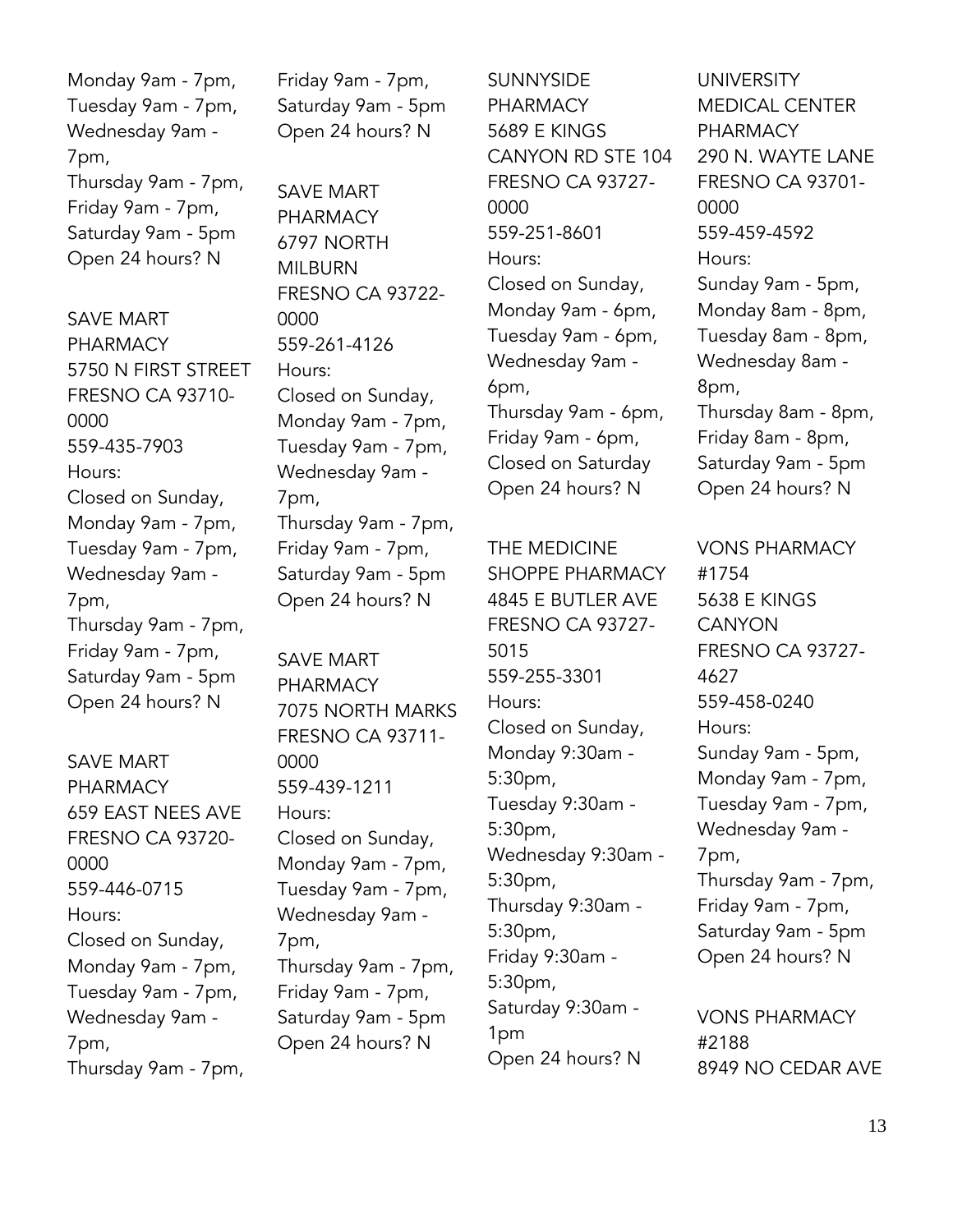FRESNO CA 93720- 1890 559-438-1356 Hours: Sunday 9am - 5pm, Monday 9am - 7pm, Tuesday 9am - 7pm, Wednesday 9am - 7pm, Thursday 9am - 7pm, Friday 9am - 7pm, Saturday 9am - 5pm Open 24 hours? N

WALGREENS #10243 2420 N BLACKSTONE AVE FRESNO CA 93703- 1747 559-244-0974 Hours: Sunday 10am - 6pm, Monday 8am - 9pm, Tuesday 8am - 9pm, Wednesday 8am - 9pm, Thursday 8am - 9pm, Friday 8am - 9pm, Saturday 9am - 5pm Open 24 hours? N

WALGREENS #10335 2424 N BRAWLEY AVE FRESNO CA 93722- 5109 559-277-5912 Hours: Closed on Sunday,

Monday 9am - 7pm, Tuesday 9am - 7pm, Wednesday 9am - 7pm, Thursday 9am - 7pm, Friday 9am - 7pm, Saturday 9am - 5pm Open 24 hours? N

WALGREENS #11877 4771 W ASHLAN AVE FRESNO CA 93722- 4307 559-274-0559 Hours: Sunday 10am - 6pm, Monday 8am - 9pm, Tuesday 8am - 9pm, Wednesday 8am - 9pm, Thursday 8am - 9pm, Friday 8am - 9pm, Saturday 9am - 5pm Open 24 hours? N

WALGREENS #12574 1219 N CEDAR AVE FRESNO CA 93703- 4313 559-498-8283 Hours: Sunday 10am - 5pm, Monday 9am - 7pm, Tuesday 9am - 7pm, Wednesday 9am - 7pm, Thursday 9am - 7pm, Friday 9am - 7pm,

Saturday 9am - 6pm Open 24 hours? N

WALGREENS #12707 4172 NORTH 1ST ST FRESNO CA 93726- 4312 559-243-0124 Hours: Sunday 10am - 6pm, Monday 8am - 9pm, Tuesday 8am - 9pm, Wednesday 8am - 9pm, Thursday 8am - 9pm, Friday 8am - 9pm, Saturday 9am - 5pm Open 24 hours? N

WALGREENS #13871 1016 W SHAW AVE FRESNO CA 93711- 3701 559-229-2361 Hours: Sunday 9am - 5pm, Monday 8am - 9pm, Tuesday 8am - 9pm, Wednesday 8am - 9pm, Thursday 8am - 9pm, Friday 8am - 9pm, Saturday 9am - 6pm Open 24 hours? N

WALGREENS #5847 610 E NEES AVE FRESNO CA 93720- 2198

559-431-1379 Hours: Sunday 10am - 6pm, Monday 8am - 9pm, Tuesday 8am - 9pm, Wednesday 8am - 9pm, Thursday 8am - 9pm, Friday 8am - 9pm, Saturday 9am - 5pm Open 24 hours? N

WALGREENS #6082 626 S CLOVIS AVE FRESNO CA 93727- 4511 559-251-0163 Hours: Sunday 9am - 5pm, Monday 8am - 9pm, Tuesday 8am - 9pm, Wednesday 8am - 9pm, Thursday 8am - 9pm, Friday 8am - 9pm, Saturday 9am - 6pm Open 24 hours? N

WALGREENS #6386 4810 E KINGS CANYON ROAD FRESNO CA 93727- 3809 559-458-0141 Hours: Sunday 10am - 6pm, Monday 8am - 9pm, Tuesday 8am - 9pm,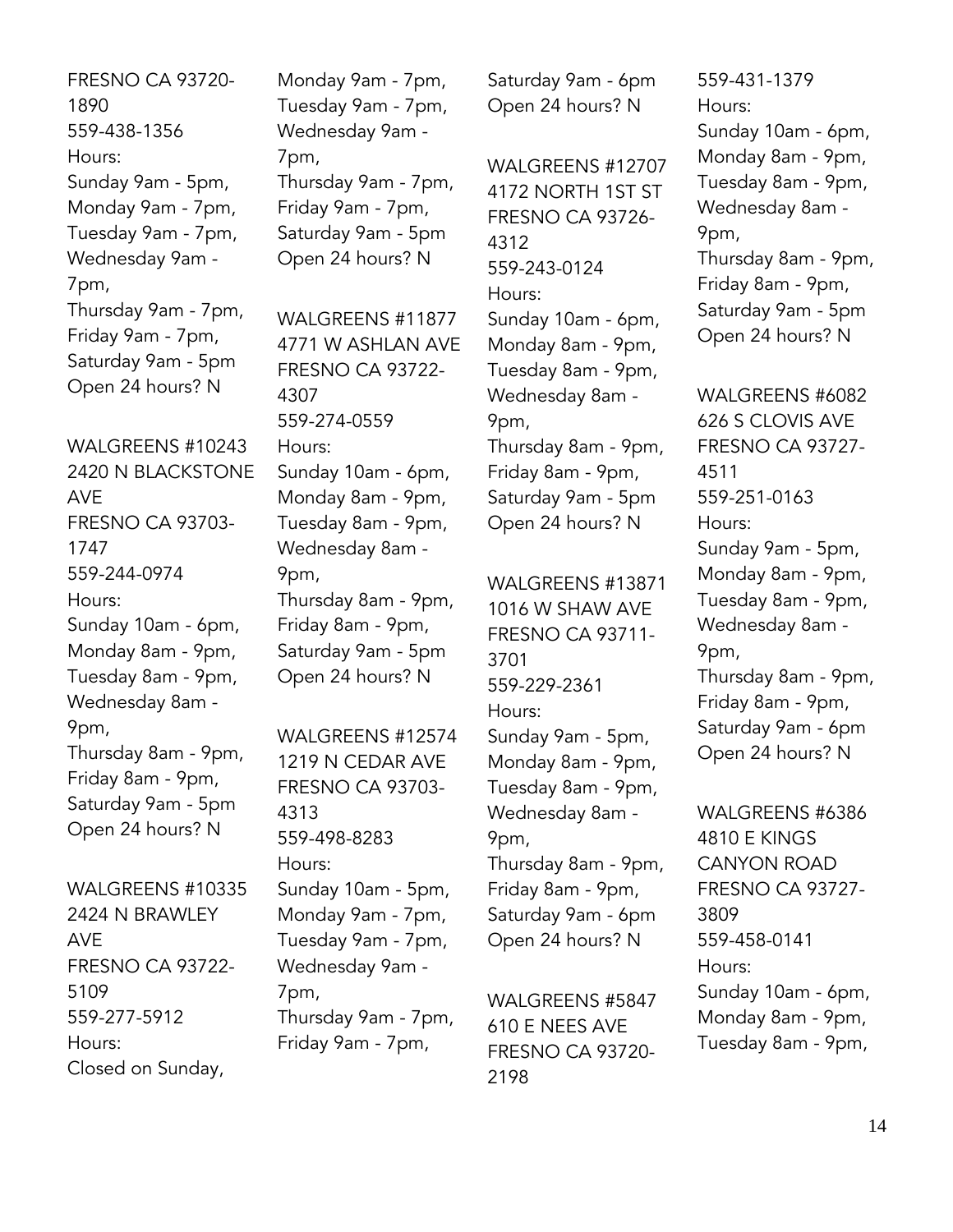Wednesday 8am - 9pm, Thursday 8am - 9pm, Friday 8am - 9pm, Saturday 9am - 5pm Open 24 hours? N

WAI GRFFNS #6942 6010 N FIGARDEN DR FRESNO CA 93722- 7922 559-271-4926 Hours: Sunday 10am - 6pm, Monday 8am - 9pm, Tuesday 8am - 9pm, Wednesday 8am - 9pm, Thursday 8am - 9pm, Friday 8am - 9pm, Saturday 9am - 5pm Open 24 hours? N

WALGREENS #7204 7015 N WEST AVE FRESNO CA 93711- 0461 559-440-1404 Hours: Sunday 10am - 6pm, Monday 8am - 9pm, Tuesday 8am - 9pm, Wednesday 8am - 9pm, Thursday 8am - 9pm, Friday 8am - 9pm,

Saturday 9am - 5pm Open 24 hours? N

WALGREENS #7266 8975 N CHESTNUT AVE FRESNO CA 93720- 5366 559-325-6439 Hours: Sunday 10am - 6pm, Monday 8am - 9pm, Tuesday 8am - 9pm, Wednesday 8am - 9pm, Thursday 8am - 9pm, Friday 8am - 9pm, Saturday 9am - 5pm Open 24 hours? N

WALGREENS #9702 5785 N 1ST STREET FRESNO CA 93710- 6203 559-440-0152 Hours: Sunday 10am - 6pm, Monday 9am - 9pm, Tuesday 9am - 9pm, Wednesday 9am - 9pm, Thursday 9am - 9pm, Friday 9am - 9pm, Saturday 9am - 5pm Open 24 hours? N

WALMART PHARMACY 10-1815 4080 W SHAW AVE

FRESNO CA 93722- 6220 559-277-8274 Hours: Sunday 10am - 6pm, Monday 9am - 9pm, Tuesday 9am - 9pm, Wednesday 9am - 9pm, Thursday 9am - 9pm, Friday 9am - 9pm, Saturday 9am - 7pm Open 24 hours? N

WALMART PHARMACY 10-2001 5125 E KINGS CANYON RD FRESNO CA 93727- 3937 559-252-9518 Hours: Sunday 10am - 6pm, Monday 9am - 9pm, Tuesday 9am - 9pm, Wednesday 9am - 9pm, Thursday 9am - 9pm, Friday 9am - 9pm, Saturday 9am - 7pm Open 24 hours? N

WALMART PHARMACY 10-2689 3131 N CEDAR AVE FRESNO CA 93703- 1532 559-538-1376 Hours:

Sunday 10am - 6pm, Monday 9am - 9pm, Tuesday 9am - 9pm, Wednesday 9am - 9pm, Thursday 9am - 9pm, Friday 9am - 9pm, Saturday 10am - 6pm Open 24 hours? N

WAI MART PHARMACY 10-2985 7065 N INGRAM AVE FRESNO CA 93650- 1083 559-431-0747 Hours: Sunday 10am - 6pm, Monday 9am - 9pm, Tuesday 9am - 9pm, Wednesday 9am - 9pm, Thursday 9am - 9pm, Friday 9am - 9pm, Saturday 9am - 7pm Open 24 hours? N

WALMART PHARMACY 10-5632 1804 E ASHLAN AVE FRESNO CA 93726- 3807 559-470-6967 Hours: Sunday 10am - 6pm, Monday 9am - 9pm, Tuesday 9am - 9pm, Wednesday 9am - 9pm,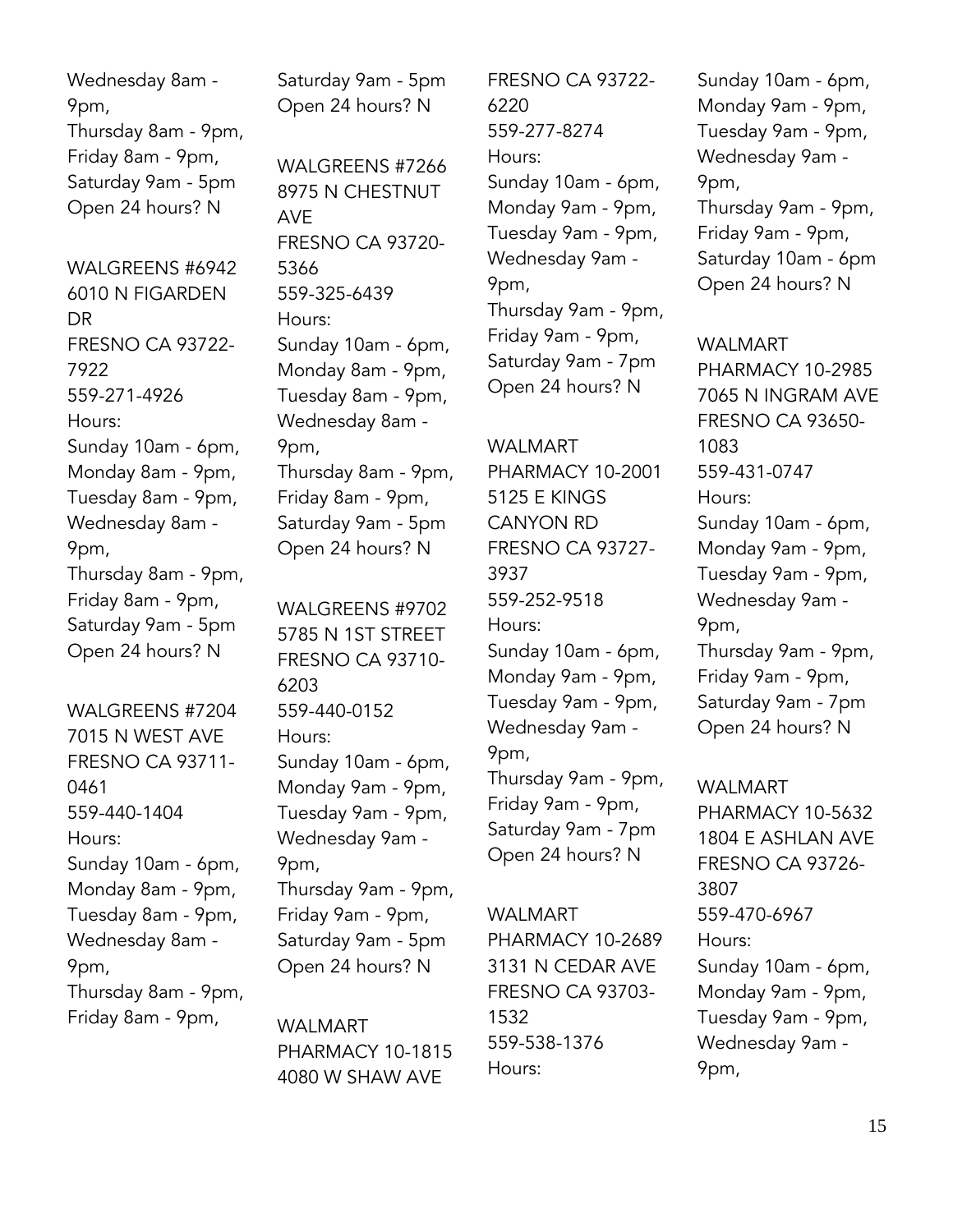Thursday 9am - 9pm, Friday 9am - 9pm, Saturday 9am - 7pm Open 24 hours? N

WALMART PHARMACY 10-5634 6855 N WILLOW AVE FRESNO CA 93710- 5949 559-862-2065 Hours: Sunday 10am - 6pm, Monday 9am - 9pm, Tuesday 9am - 9pm, Wednesday 9am - 9pm, Thursday 9am - 9pm, Friday 9am - 9pm, Saturday 10am - 6pm Open 24 hours? N

#### KERMAN

RITE AID PHARMACY 05853 456 SOUTH MADERA AVENUE KERMAN CA 93630- 1019 559-846-7115 Hours: Sunday 10am - 6pm, Monday 8am - 10pm, Tuesday 8am - 10pm, Wednesday 8am - 10pm, Thursday 8am - 10pm, Friday 8am - 10pm,

Saturday 9am - 6pm Open 24 hours? N

UNITED HEALTH **CENTERS** PHARMACY KERMAN 517 S MADERA AVE KERMAN CA 93630- 0000 559-846-6330 Hours: Closed on Sunday, Monday 10am - 6:30pm, Tuesday 9am - 5:30pm, Wednesday 9am - 5:30pm, Thursday 9am - 5:30pm, Friday 9am - 5:30pm, Closed on Saturday Open 24 hours? N

WALMART PHARMACY 10-5701 14061 W WHITESBRIDGE AVE KERMAN CA 93630- 9297 559-846-1209 Hours: Sunday 10am - 6pm, Monday 9am - 9pm, Tuesday 9am - 9pm, Wednesday 9am - 9pm, Thursday 9am - 9pm, Friday 9am - 9pm,

Saturday 9am - 7pm Open 24 hours? N

#### KINGSBURG

CVS PHARMACY #09983 929 SIERRA ST KINGSBURG CA 93631-0000 559-897-0290 Hours: Sunday 10am - 6pm, Monday 9am - 9pm, Tuesday 9am - 9pm, Wednesday 9am - 9pm, Thursday 9am - 9pm, Friday 9am - 9pm, Saturday 10am - 6pm Open 24 hours? N

WALGREENS #9815 988 SIERRA ST KINGSBURG CA 93631-1554 559-897-9733 Hours: Sunday 10am - 6pm, Monday 9am - 9pm, Tuesday 9am - 9pm, Wednesday 9am - 9pm, Thursday 9am - 9pm, Friday 9am - 9pm, Saturday 9am - 5pm Open 24 hours? N

#### MENDOTA

UNITED HEALTH **CENTERS** PHARMACY MENDOTA 121 BARBOZA ST BLDG 3 MENDOTA CA 93640-0000 559-655-5000 Hours: Closed on Sunday, Monday 10am - 6:30pm, Tuesday 9am - 5:30pm, Wednesday 9am - 5:30pm, Thursday 9am - 5:30pm, Friday 9am - 5:30pm, Closed on Saturday Open 24 hours? N

#### ORANGE COVE

UNITED HEALTH **CENTERS** PHARMACY ORANGE **COVE** 445 11TH ST ORANGE COVE CA 93646-2298 559-626-4031 Hours: Closed on Sunday, Monday 10am - 6:30pm, Tuesday 9am - 5:30pm, Wednesday 9am - 5:30pm,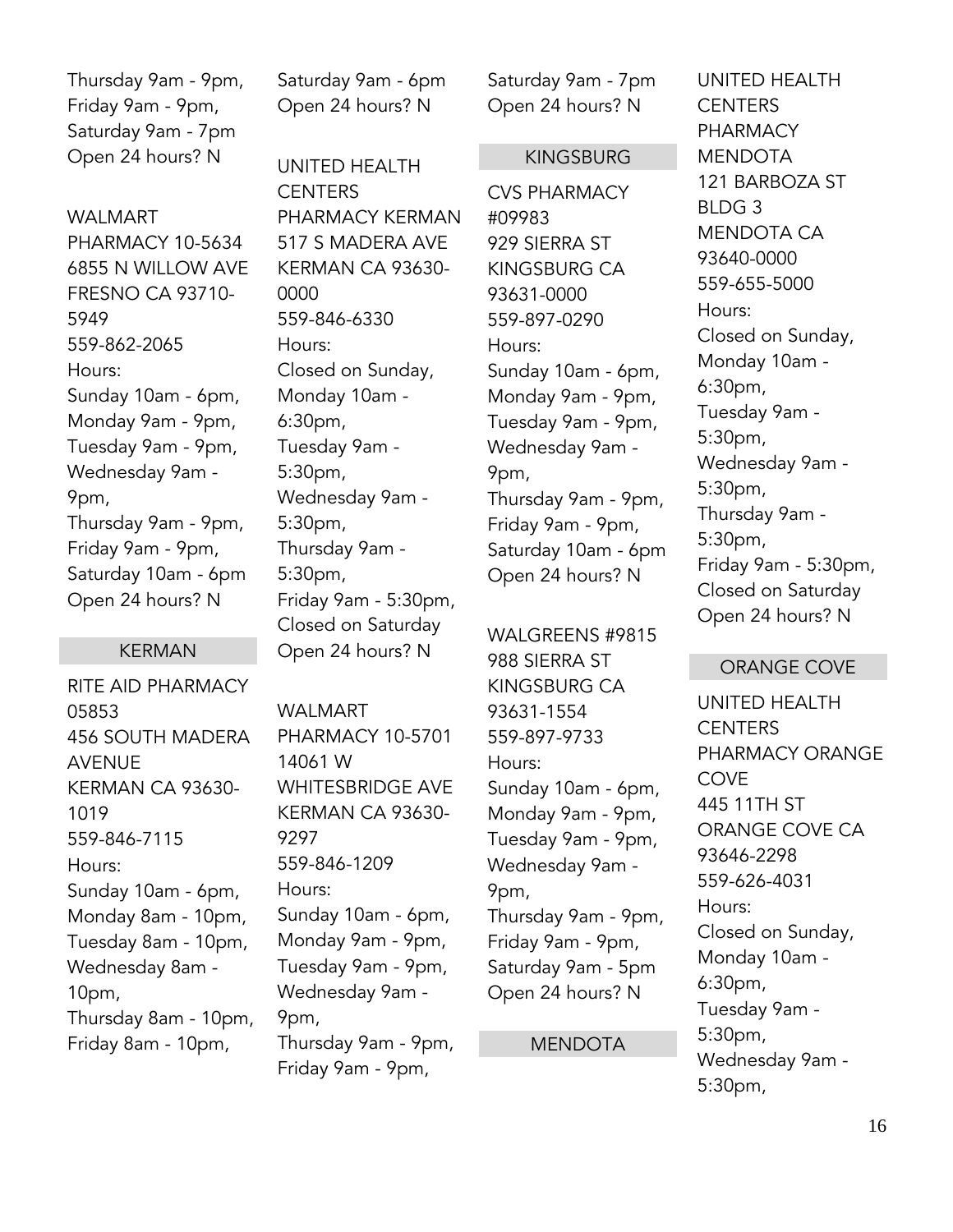Thursday 9am - 5:30pm, Friday 9am - 5:30pm, Closed on Saturday Open 24 hours? N

#### PARLIER

FOX DRUG STORE PARLIER 13660 MANNING AVE STE 102 PARLIER CA 93648- 0000 559-646-8888 Hours: Closed on Sunday, Monday 9am - 6pm, Tuesday 9am - 6pm, Wednesday 9am - 6pm, Thursday 9am - 6pm, Friday 9am - 6pm, Closed on Saturday Open 24 hours? N

UNITED HEALTH **CENTERS** PHARMACY PARLIER 429 E MANNING AVE BLDG 1 PARLIER CA 93648- 2639 559-646-3561 Hours: Closed on Sunday, Monday 10am - 6:30pm, Tuesday 9am - 5:30pm,

Wednesday 9am - 5:30pm, Thursday 9am - 5:30pm, Friday 9am - 5:30pm, Saturday 9am - 2pm Open 24 hours? N

#### PRATHER

CVS PHARMACY #09399 29412 AUBERRY RD PRATHER CA 93651- 0000 559-855-4220 Hours: Sunday 10am - 5pm, Monday 9am - 9pm, Tuesday 9am - 9pm, Wednesday 9am - 9pm, Thursday 9am - 9pm, Friday 9am - 9pm, Saturday 10am - 6pm Open 24 hours? N

#### **REEDLEY**

CVS PHARMACY #09377 1065 W MANNING REEDLEY CA 93654- 0000 559-638-0467 Hours: Sunday 10am - 6pm, Monday 9am - 9pm, Tuesday 9am - 9pm, Wednesday 9am - 9pm,

Thursday 9am - 9pm, Friday 9am - 9pm, Saturday 9am - 6pm Open 24 hours? N

REEDLEY PRO-SCRIPT PHARMACY 1045 G ST REEDLEY CA 93654- 2935 559-637-7000 Hours: Closed on Sunday, Monday 8:30am - 6:30pm, Tuesday 8:30am - 6:30pm, Wednesday 8:30am - 6:30pm, Thursday 8:30am - 6:30pm, Friday 8:30am - 6:30pm, Closed on Saturday Open 24 hours? N

RITE AID PHARMACY 05858 975 EAST MANNING AVENUE REEDLEY CA 93654- 2348 559-638-6349 Hours: Sunday 10am - 6pm, Monday 8am - 10pm, Tuesday 8am - 10pm, Wednesday 8am - 10pm,

Thursday 8am - 10pm, Friday 8am - 10pm, Saturday 9am - 6pm Open 24 hours? N

WALGREENS #12298 852 E MANNING AVE REEDLEY CA 93654- 2232 559-643-0367 Hours: Closed on Sunday, Monday 9am - 7pm, Tuesday 9am - 7pm, Wednesday 9am - 7pm, Thursday 9am - 7pm, Friday 9am - 7pm, Saturday 9am - 5pm Open 24 hours? N

#### RIVERDALE

RIVERDALE DRUG 3462 W MT WHITNEY AVE RIVERDALE CA 93656-9401 559-867-3013 Hours: Closed on Sunday, Monday 10am - 5:30pm, Tuesday 10am - 5:30pm, Wednesday 10am - 5:30pm, Thursday 10am - 5:30pm,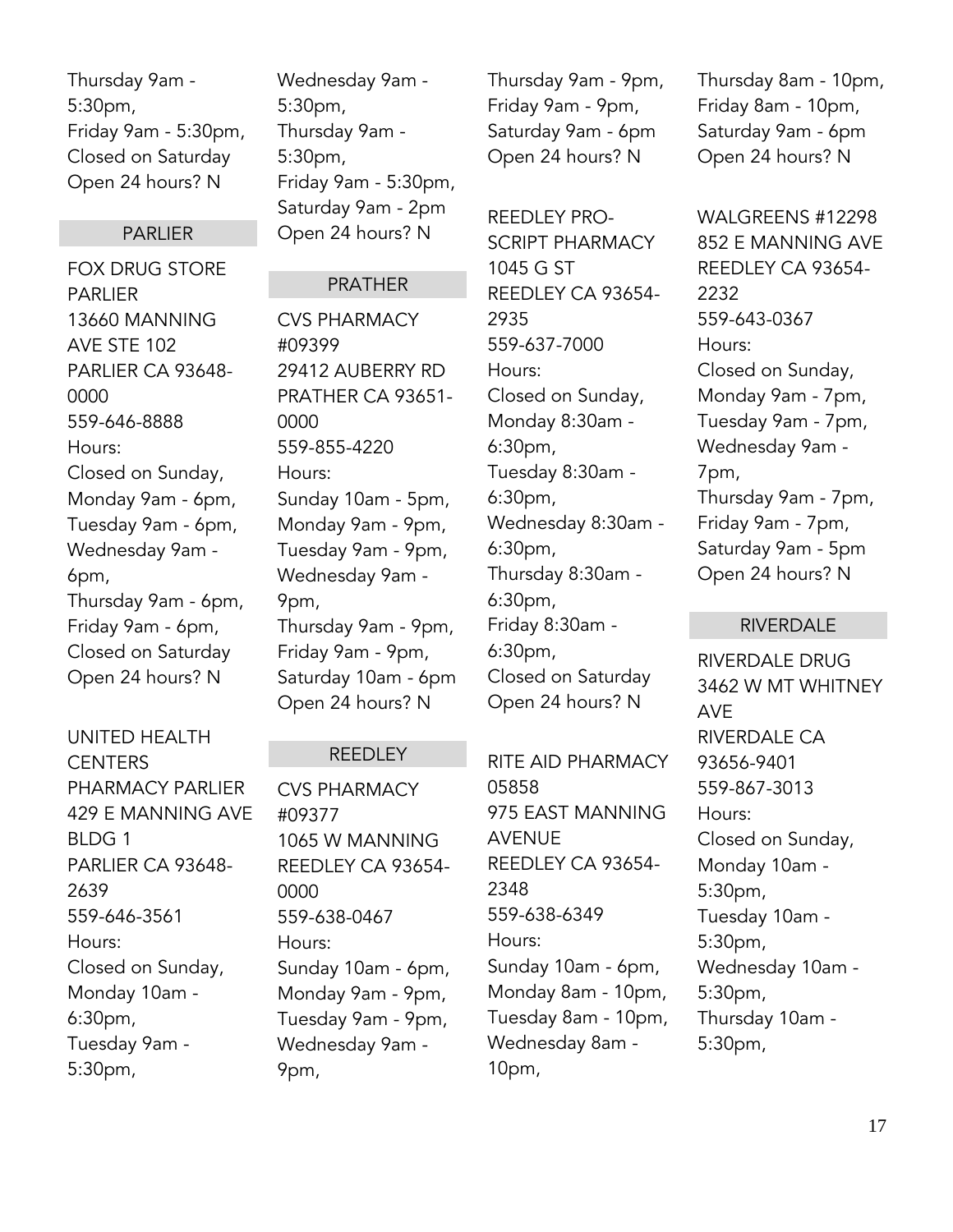Friday 10am - 5:30pm, Closed on Saturday Open 24 hours? N

#### SANGER

BARR PHARMACY 1825 ACADEMY AVE SANGER CA 93657- 3705 559-875-2517 Hours: Closed on Sunday, Monday 9am - 6pm, Tuesday 9am - 6pm, Wednesday 9am - 6pm, Thursday 9am - 6pm, Friday 9am - 6pm, Saturday 9am - 4pm Open 24 hours? N

CVS PHARMACY #03034 333 ACADEMY AVE SANGER CA 93657- 0000 559-875-2044 Hours: Sunday 10am - 6pm, Monday 9am - 9pm, Tuesday 9am - 9pm, Wednesday 9am - 9pm, Thursday 9am - 9pm, Friday 9am - 9pm, Saturday 9am - 6pm Open 24 hours? N

EL PORTAL **PHARMACY** 2407 JENSEN AVE STE 101 SANGER CA 93657- 2248 559-399-8644 Hours: Closed on Sunday, Monday 9am - 6pm, Tuesday 9am - 6pm, Wednesday 9am - 6pm, Thursday 9am - 6pm, Friday 9am - 6pm, Saturday 9am - 1pm Open 24 hours? N

UNITED HEALTH **CENTERS** PHARMACY SANGER 2502 JENSEN AVE STE 101 SANGER CA 93657- 2447 559-875-6000 Hours: Closed on Sunday, Monday 9am - 5:30pm, Tuesday 9am - 5:30pm, Wednesday 9am - 5:30pm, Thursday 9am - 5:30pm, Friday 9am - 5:30pm, Closed on Saturday Open 24 hours? N

WALGREENS #12282 2589 JENSEN AVE SANGER CA 93657- 2251 559-875-4061 Hours: Sunday 10am - 6pm, Monday 8am - 9pm, Tuesday 8am - 9pm, Wednesday 8am - 9pm, Thursday 8am - 9pm, Friday 8am - 9pm, Saturday 9am - 5pm Open 24 hours? N

### WALMART PHARMACY 10-4238 2761 JENSEN AVE SANGER CA 93657- 9797 559-875-1813 Hours: Sunday 10am - 6pm, Monday 9am - 9pm, Tuesday 9am - 9pm, Wednesday 9am - 9pm, Thursday 9am - 9pm, Friday 9am - 9pm, Saturday 9am - 7pm Open 24 hours? N

#### SELMA

FOX DRUG STORE 1939 HIGH ST SELMA CA 93662- 0000

559-896-1645 Hours: Closed on Sunday, Monday 9am - 6pm, Tuesday 9am - 6pm, Wednesday 9am - 6pm, Thursday 9am - 6pm, Friday 9am - 6pm, Saturday 9am - 3pm Open 24 hours? N

RITE AID PHARMACY 05860 2640 FLORAL AVENUE SELMA CA 93662- 2602 559-896-7105 Hours: Sunday 10am - 6pm, Monday 8am - 10pm, Tuesday 8am - 10pm, Wednesday 8am - 10pm, Thursday 8am - 10pm, Friday 8am - 10pm, Saturday 9am - 7pm Open 24 hours? N

SELMA PHARMACY 2132 HIGH ST SELMA CA 93662- 3009 559-318-9646 Hours: Closed on Sunday, Monday 9am - 6pm, Tuesday 9am - 6pm,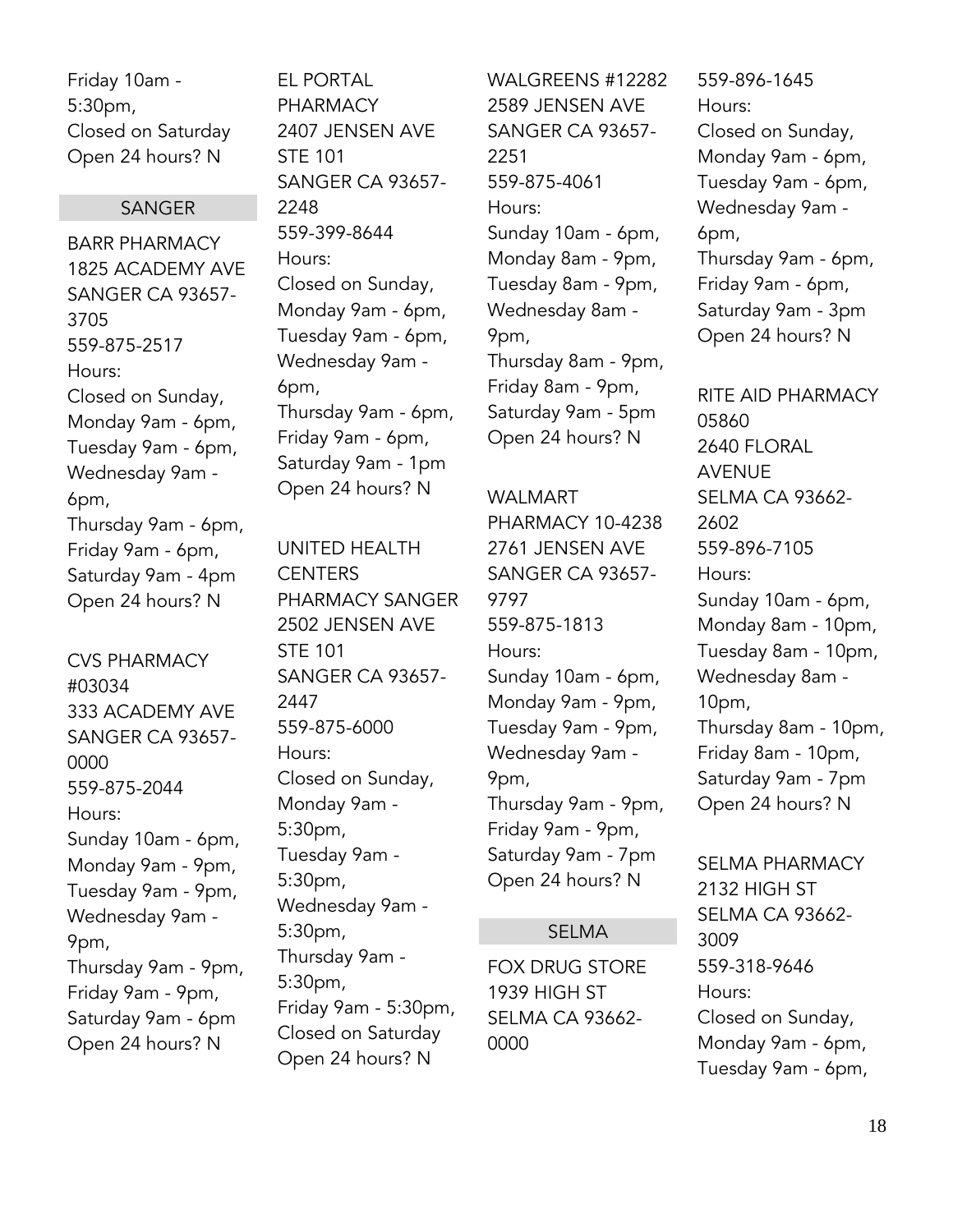| Wednesday 9am -        | 559-214-1060       | WALGREENS #12337       | <b>WALMART</b>         |
|------------------------|--------------------|------------------------|------------------------|
| 6pm,                   | Hours:             | 2795 FLORAL AVE        | PHARMACY 10-1882       |
| Thursday 9am - 6pm,    | Closed on Sunday,  | <b>SELMA CA 93662-</b> | 3400 FLORAL AVE        |
| Friday 9am - 6pm,      | Monday 8:30am -    | 2603                   | <b>SELMA CA 93662-</b> |
| Closed on Saturday     | 5:30 <sub>pm</sub> | 559-891-9823           | 9036                   |
| Open 24 hours? N       | Tuesday 8:30am -   | Hours:                 | 559-891-1960           |
|                        | 5:30 <sub>pm</sub> | Closed on Sunday,      | Hours:                 |
| <b>UNITED HEALTH</b>   | Wednesday 8:30am - | Monday 9am - 7pm,      | Sunday 10am - 6pm,     |
| <b>CENTERS OF THE</b>  | 5:30 <sub>pm</sub> | Tuesday 9am - 7pm,     | Monday 9am - 9pm,      |
| <b>SAN JOAQUIN</b>     | Thursday 8:30am -  | Wednesday 9am -        | Tuesday 9am - 9pm,     |
| <b>VALLEY</b>          | 5:30 <sub>pm</sub> | 7pm,                   | Wednesday 9am -        |
| 2705 S. HIGHLAND       | Friday 8:30am -    | Thursday 9am - 7pm,    | 9pm,                   |
| <b>AVENUE PHARMACY</b> | 5:30 <sub>pm</sub> | Friday 9am - 7pm,      | Thursday 9am - 9pm,    |
| <b>SUITE</b>           | Closed on Saturday | Closed on Saturday     | Friday 9am - 9pm,      |
| SELMA CA 93662-        | Open 24 hours? N   | Open 24 hours? N       | Saturday 9am - 7pm     |
| 3389                   |                    |                        | Open 24 hours? N       |
|                        |                    |                        |                        |

## <span id="page-18-0"></span>Mail Order Pharmacies

You can get prescription drugs shipped to your home through our network mail order delivery program.

For refills of your mail order prescriptions, please contact us 15 days before you think the drugs you have on hand will run out to make sure your next order is shipped to you in time.

Typically, you should expect to receive your prescription drugs within 15 calendar days from the time that the mail order pharmacy receives the order. If you do not receive your prescription drug(s) within this time, please contact us at 1-866-255-4795 (TTY 711).

### <span id="page-18-1"></span>Home Infusion Pharmacies

## FRESNO

BROOKS HEALTH CARE 5070 N SIXTH ST., SUITE 169 FRESNO CA 93710- 0000

559-221-4800 Hours: Closed on Sunday, Monday 8:30am - 5pm, Tuesday 8:30am - 5pm,

Wednesday 8:30am - 5pm, Thursday 8:30am - 5pm, Friday 8:30am - 5pm, Closed on Saturday Open 24 hours? N

RECEPTION@BROOK SINFUSION.COM Does this network pharmacy support electronic prescribing? Y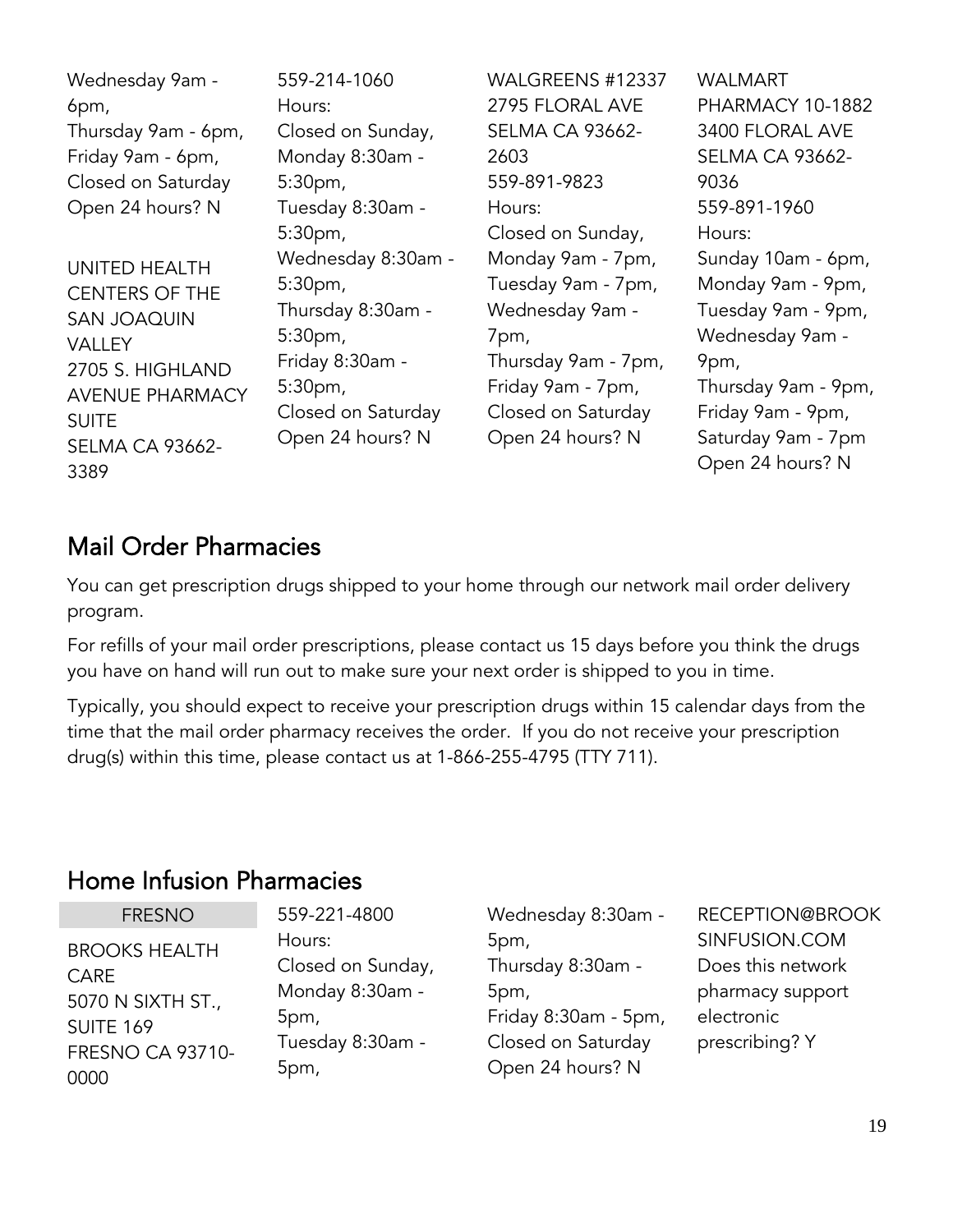| <b>VALLEY CHILDRENS</b> | 559-353-7125       | Wednesday 8am -     | BLEPLEY@VALLEYCHI |
|-------------------------|--------------------|---------------------|-------------------|
| <b>HOME CARE</b>        | Hours:             | 5pm,                | LDRENS.ORG        |
| 5085 E MCKINLEY         | Closed on Sunday,  | Thursday 8am - 5pm, | Does this network |
| <b>AVE</b>              | Monday 8am - 5pm,  | Friday 8am - 5pm,   | pharmacy support  |
| <b>FRESNO CA 93727-</b> | Tuesday 8am - 5pm, | Closed on Saturday  | electronic        |
| 0000                    |                    | Open 24 hours? N    | prescribing? Y    |

## <span id="page-19-0"></span>Long-Term Care Pharmacies

I

Residents of a long-term care facility may access their prescription drugs covered under Brand New Day through the facility's long-term care pharmacy or another network long-term care pharmacy.

| <b>CLOVIS</b>                                                                                                                                                                                 | 559-297-0251                                                                                                                                                                                             | Friday 9am - 6pm,                                                                                                                                                                              | <b>GKN RX</b>                                                                                                                                                                                                                       |
|-----------------------------------------------------------------------------------------------------------------------------------------------------------------------------------------------|----------------------------------------------------------------------------------------------------------------------------------------------------------------------------------------------------------|------------------------------------------------------------------------------------------------------------------------------------------------------------------------------------------------|-------------------------------------------------------------------------------------------------------------------------------------------------------------------------------------------------------------------------------------|
| <b>EXCEL SPECIALTY</b><br><b>PHARMACY</b><br><b>604 N MAGNOLIA</b>                                                                                                                            | Hours:<br>Closed on Sunday,<br>Monday 10am - 6pm,                                                                                                                                                        | Closed on Saturday<br>Open 24 hours? N                                                                                                                                                         | 7072 N CEDAR AVE<br><b>FRESNO CA 93720-</b><br>3300                                                                                                                                                                                 |
| AVE STE 105                                                                                                                                                                                   | Tuesday 10am - 6pm,                                                                                                                                                                                      | <b>FRESNO</b>                                                                                                                                                                                  | 559-321-8608                                                                                                                                                                                                                        |
| <b>CLOVIS CA 93611-</b><br>9205<br>559-375-1241<br>Hours:<br>Closed on Sunday,<br>Monday 8am - 6pm,                                                                                           | Wednesday 10am -<br>6pm,<br>Thursday 10am - 6pm,<br>Friday 10am - 6pm,<br>Saturday 10am - 1pm<br>Open 24 hours? N                                                                                        | <b>ALIXARX - CA HUB</b><br>4727 W SHAW AVE<br><b>SUITE 104</b><br><b>FRESNO CA 93722-</b><br>6209<br>559-277-4100<br>Hours:                                                                    | Hours:<br>Closed on Sunday,<br>Monday 9am - 6pm,<br>Tuesday 9am - 6pm,<br>Wednesday 9am -<br>6pm,                                                                                                                                   |
| Tuesday 8am - 6pm,<br>Wednesday 8am -                                                                                                                                                         | <b>FOWLER</b>                                                                                                                                                                                            | Sunday 8:30am -                                                                                                                                                                                | Thursday 9am - 6pm,<br>Friday 9am - 6pm,                                                                                                                                                                                            |
| 6pm,<br>Thursday 8am - 6pm,<br>Friday 8am - 6pm,<br>Saturday 9am - 1pm<br>Open 24 hours? N<br>THE MEDICINE<br><b>SHOPPE PHARMACY</b><br>195 WEST SHAW AVE<br>101A<br>CLOVIS CA 93612-<br>3680 | <b>FOX DRUG STORE</b><br>INC.<br>3020 SAN ANTONIO<br>DR<br>FOWLER CA 93625-<br>9507<br>559-344-6945<br>Hours:<br>Closed on Sunday,<br>Monday 9am - 6pm,<br>Tuesday 9am - 6pm,<br>Wednesday 9am -<br>6pm, | 3pm,<br>Monday 8:30am -<br>9pm,<br>Tuesday 8:30am -<br>9pm,<br>Wednesday 8:30am -<br>9pm,<br>Thursday 8:30am -<br>9pm,<br>Friday 8:30am - 9pm,<br>Saturday 8:30am -<br>3pm<br>Open 24 hours? N | Saturday 9am - 1pm<br>Open 24 hours? N<br><b>PHARMERICA</b><br>4910 E ASHLAN AVE<br><b>SUITE 111</b><br><b>FRESNO CA 93726-</b><br>3021<br>800-499-9079<br>Hours:<br>Sunday 9am - 6pm,<br>Monday 8am - 10pm,<br>Tuesday 8am - 10pm, |
|                                                                                                                                                                                               | Thursday 9am - 6pm,                                                                                                                                                                                      |                                                                                                                                                                                                |                                                                                                                                                                                                                                     |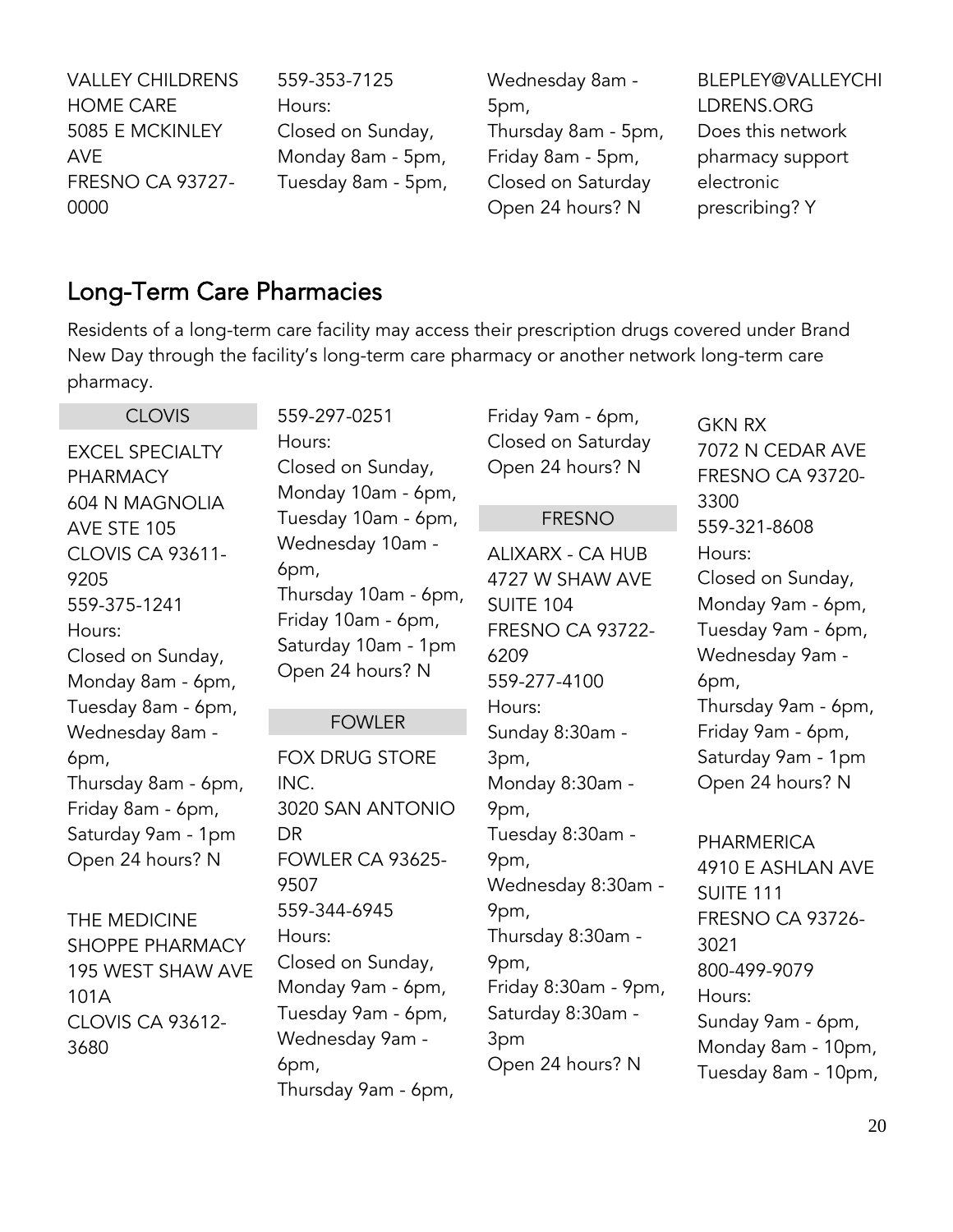| Wednesday 8am -      |
|----------------------|
| 10 <sub>pm</sub>     |
| Thursday 8am - 10pm, |
| Friday 8am - 10pm,   |
| Saturday 9am - 6pm   |
| Open 24 hours? N     |

Wednesday 9am - 6pm, Thursday 9am - 6pm, Friday 9am - 6pm, Closed on Saturday Open 24 hours? N

KINGSBURG

MODEL DRUG 1506 DRAPER ST FOX DRUG STORE PARLIER 13660 MANNING AVE STE 102 PARLIER CA 93648- 0000 559-646-8888 Hours: Closed on Sunday, Monday 9am - 6pm, Tuesday 9am - 6pm, Wednesday 9am - 6pm, Thursday 9am - 6pm, Friday 9am - 6pm,

Closed on Saturday Open 24 hours? N

#### SELMA

FOX DRUG STORE 1939 HIGH ST SELMA CA 93662- 0000 559-896-1645 Hours: Closed on Sunday, Monday 9am - 6pm, Tuesday 9am - 6pm, Wednesday 9am - 6pm, Thursday 9am - 6pm, Friday 9am - 6pm, Saturday 9am - 3pm Open 24 hours? N

#### SUNNYSIDE

PHARMACY 5689 E KINGS CANYON RD STE 104 FRESNO CA 93727- 0000 559-251-8601 Hours: Closed on Sunday, Monday 9am - 6pm, Tuesday 9am - 6pm,

KINGSBURG CA 93631-0000 559-897-5111 Hours: NR Open 24 hours? Y

PARLIER